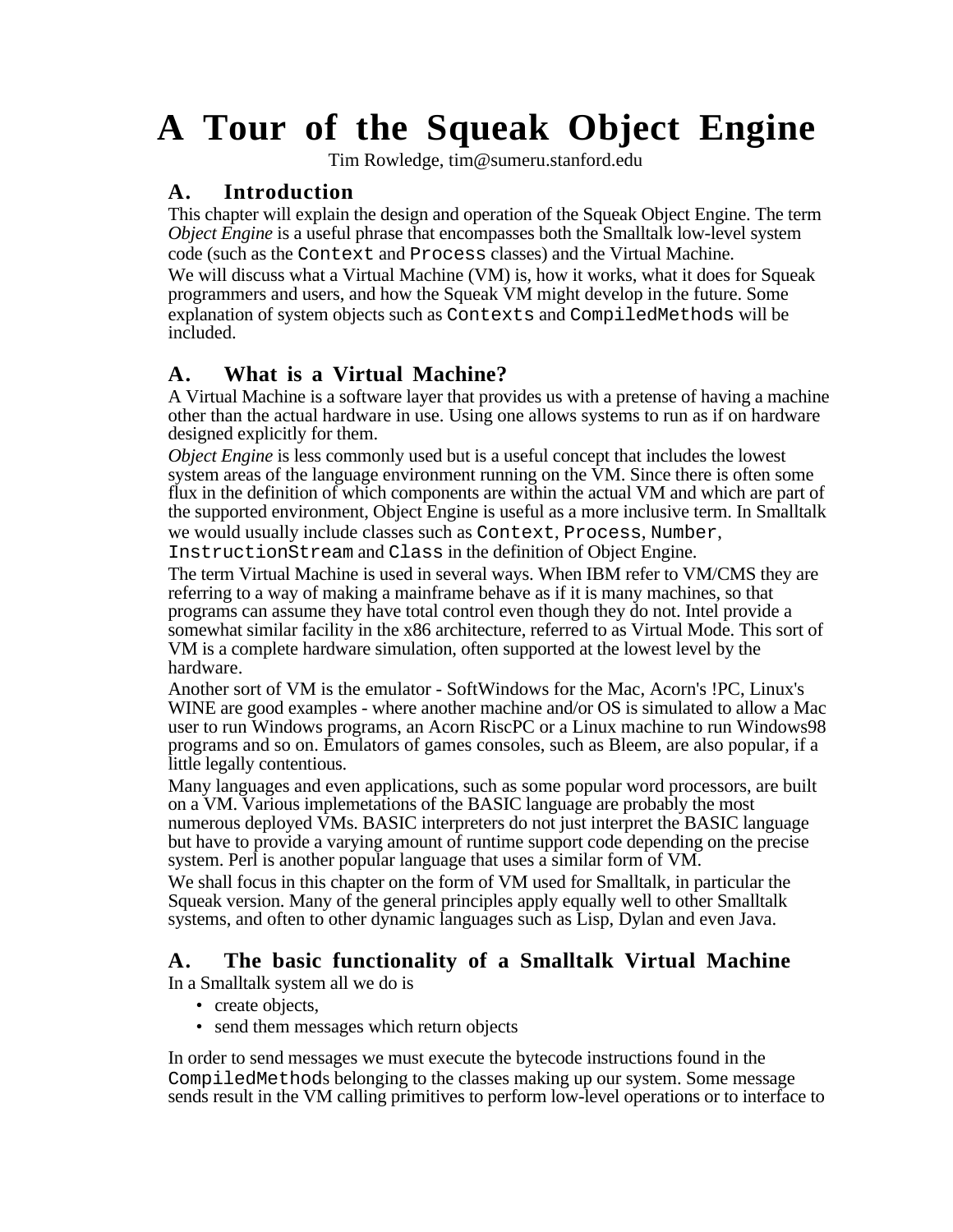the real host operating system. Eventually most objects are no longer needed and the system will recover the memory via the garbage collector.

In this section we will consider the basics of object allocation, message sending, bytecode and primitive execution, and garbage collection.

# **1. Creating Objects**

Unlike structures in C or records in Pascal, Smalltalk objects are not simply chunks of memory to which we have pointers, and so we need something more sophisticated than the C library malloc() function in order to create new ones.

Smalltalk creates objects by allocating a chunk of the object memory and then building a header that provides the VM with important information such as the class of the object, the size and some content format description. It also initialises the contents of the newly allocated object to a safe, predetermined, value. This is important to the VM since it guarantees that any pointers found inside objects are proper object pointers (or *oops*) and not random memory addresses. Programmers also benefit from being able to rely on the fresh object having nothing unexpected inside it.

Smalltalk allows for four kinds of object, which can contain

- I. oops, referred to by name. See, for example, class Class.
- II. oops, referred to by an index. Optionally there can be named variables as in a). See OrderedCollection.
- III. machine words, usually 32 bit in current implementations, referred to by an index. See Bitmap
- IV. bytes, referred to by an index. See String

If a pointer object (a or b above) were not properly initialised the garbage collector would be prone to attempting to collect random chunks of memory -- any experienced C programmer can tell you tales of the problems that random pointers cause. Objects containing oops are initialised so that all the oops are nil and objects containing words or bytes are filled with zeros.

We cannot mix oops and non-oops in the same object - Compiled Method appears to do this by an ugly sleight of hand and two special primitives (see Interpreter > primitiveObjectAt and objectAtPut) . Plans exist to correct this situation and to break methods into two normal objects instead of one hybrid.

#### **1. Message sending**

In order to do anything in Smalltalk, we have to send a message.

Sending a message is quite different to calling a function; it is a request to perform some action rather than an order to jump to a particular piece of code. This indirection is what provides much of the power of Object Oriented Programming; it allows for encapsulation and polymorphism by allowing the recipient of the request to decide on the appropriate response. Adele Goldberg has neatly characterised this as "Ask, don't touch".

Message sending involves three major components of the Object Engine

- CompiledMethods
- Contexts
- the VM

A brief explanation of the first two is required before we can explain the VM details of sending. Smalltalk reifies the executable code that it runs and the execution contexts representing the running state. This guarantees that the system can access that state and manipulate it without recourse to outside programs. Thus we can implement the Smalltalk debugger in Smalltalk, portably and extensibly.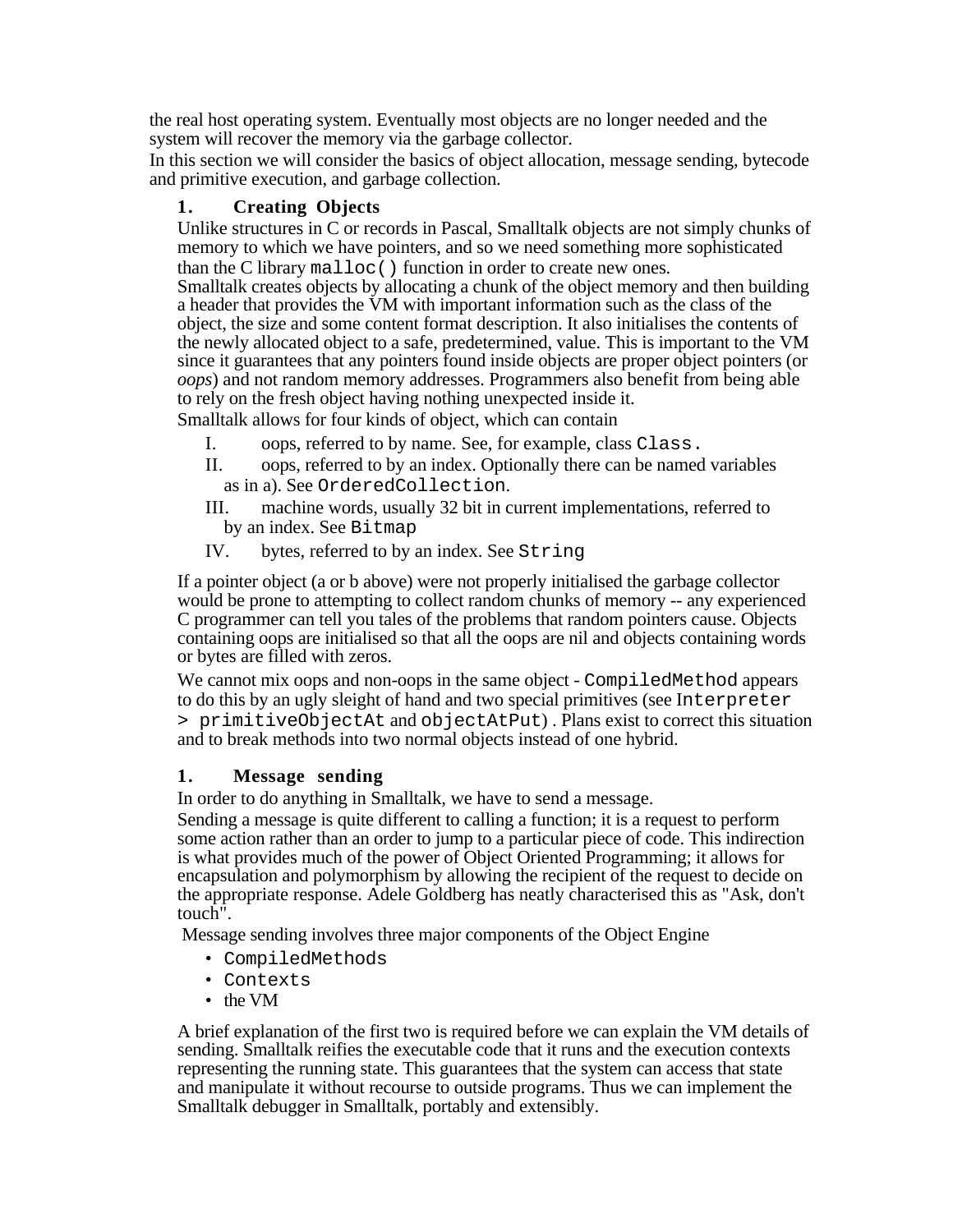#### **a) CompiledMethod**

These are repositories for the fixed part of a Smalltalk program, holding the compiled bytecode instructions and a literal frame, a list of literal objects used to hold message selectors and objects needed by the code that are not receiver instance variables or method temporary variables. They have a header object which encodes important information such as the number of arguments, literals and temporary variables needed to execute the method as well as an optional primitive number.



figure 1. Format of CompiledMethod instances

### **a) Context**

Contexts are the activation records for Smalltalk, maintaining the program counter and stack pointer, holding pointers to the sending context, the method for which this is appropriate, etc. There are two types of context:-

MethodContext - representing an executing method, it points back to the context from which it was activated, holds onto its receiver and compiled method. Note how similar it is to a stackframe from a C program.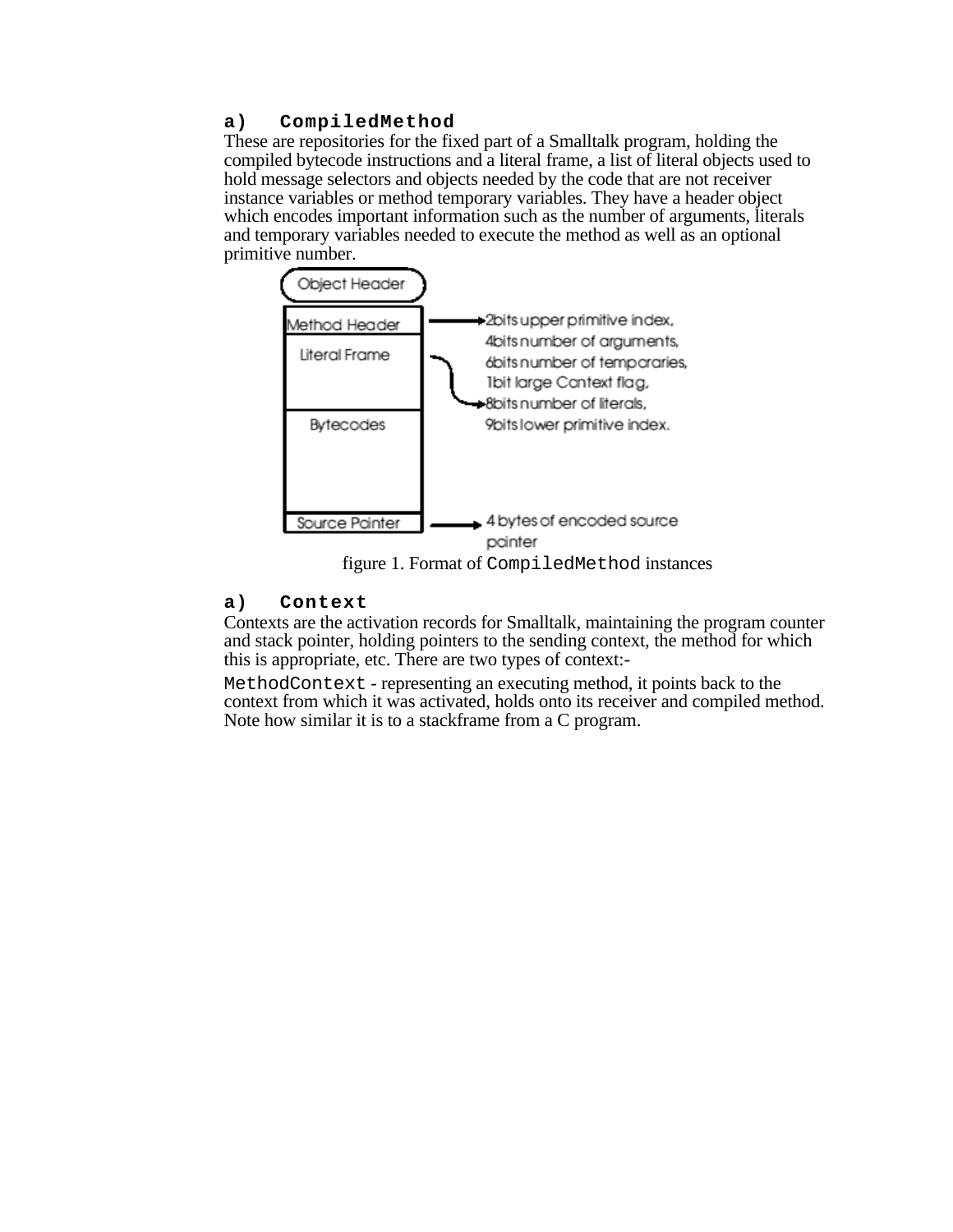

figure 2. Format of MethodContext instances

BlockContext - an active block of code within some method, it points back to its home context, the MethodContext where it was defined as well as the caller, the context from where it was activated.

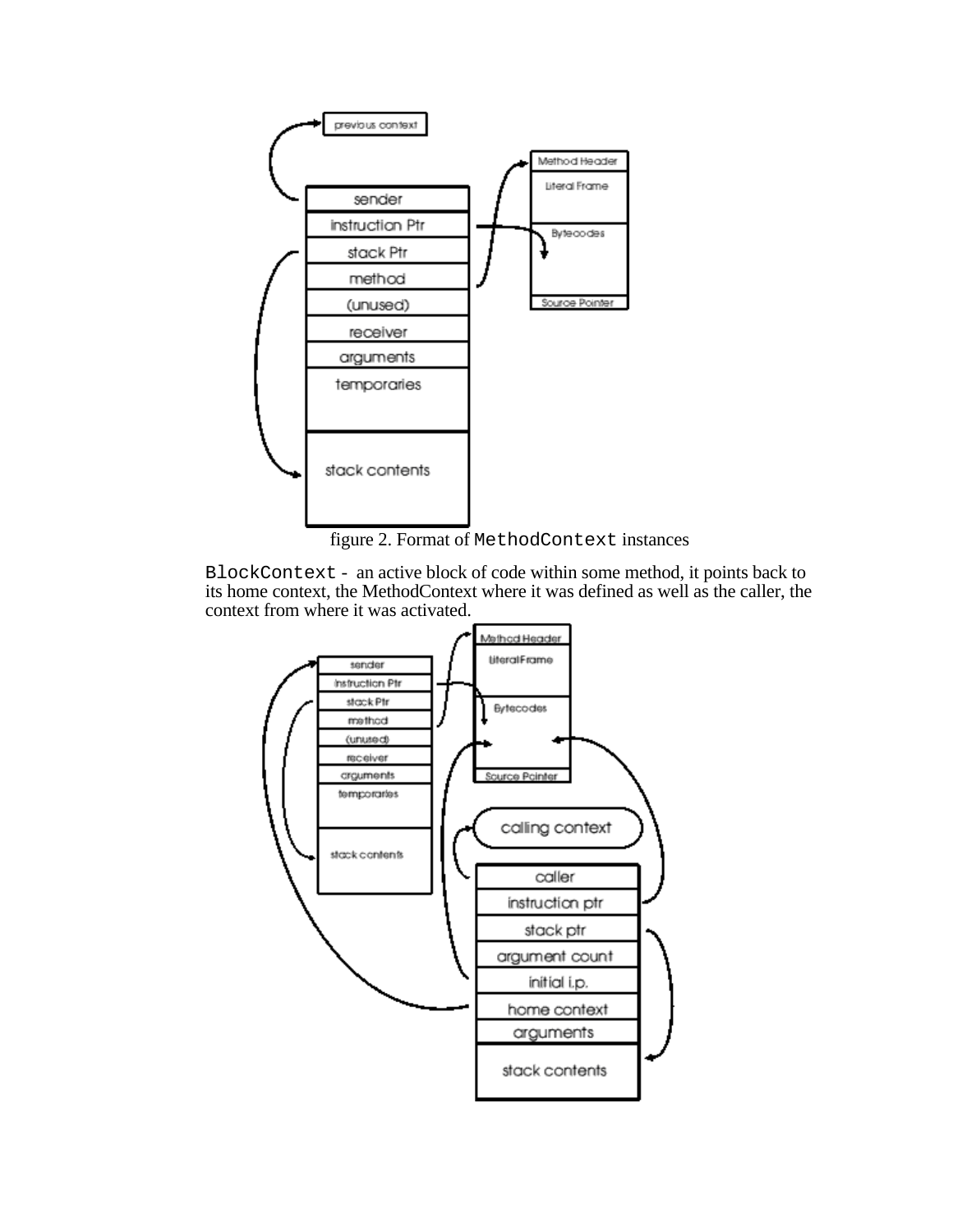#### figure 3. Format of BlockContext instances

Note that both forms have a stack frame private to their own use. This stack frame is used for the arguments, the local temporary variables and all the working variables the code requires. In practise, the compiler can work out the size of stackframe needed by any code it is compiling, but only two sizes are used in order to aid the implementation of context recycling which helps reduce the workload on the memory system.

To send a message to a receiver, the VM has to:-

- I. find the class of the receiver by examining the object's header.
- II. lookup the message in the list of messages understood by that class (the class's MethodDictionary)
- III. if the message is not found, repeat this lookup in successive superclasses of the receiver
	- if no class in the superclass chain can understand the message, send the message doesNotUnderstand: to the receiver so that the error can be handled in a manner appropriate to that object.
- IV. extract the appropriate CompiledMethod from the MethodDictionary where the message was found and then -
	- (i) check for a primitive (see the later section) associated with the method by reading the method header
	- (ii) if there is a primitive, execute it.
	- (iii) if it completes successfully, return the result object directly to the message sender.
	- (iv) otherwise, continue as if there was no primitive called.
- V. establish a new activation record, by creating a new

MethodContext and setting up the program counter, stack pointer, message sending and home contexts, then copy the arguments and receiver from the message sending context's stack to the new stack..

VI. activate that new context and start executing the instructions in the new method.

In a typical system it often turns out that the same message is sent to instances of the same class again and again; consider how often we use arrays of SmallInteger or Character or String. To improve average performance, the VM can cache the found method. If the same combination of the method and the receiver's class are found in the cache, we avoid a repeat of the full search of the MethodDictionary chain. See the method Interpreter > lookupInMethodCacheSel:class: for the implementation.

VisualWorks and some other commercial Smalltalks use inline cacheing, whereby the cached target and some checking information is included inline with the dynamically translated methods. Although more efficient, it is more complex and has strong interactions with the details of the cpu instruction and data caches.

# **1. ByteCodes**

When a message has been sent and a new MethodContext has been activated, execution continues by executing the bytecodes from the CompiledMethod. The bytecodes are byte sized tokens that specify the basic operations of the VM such as pushing variables onto the context's stack, branching, popping objects from the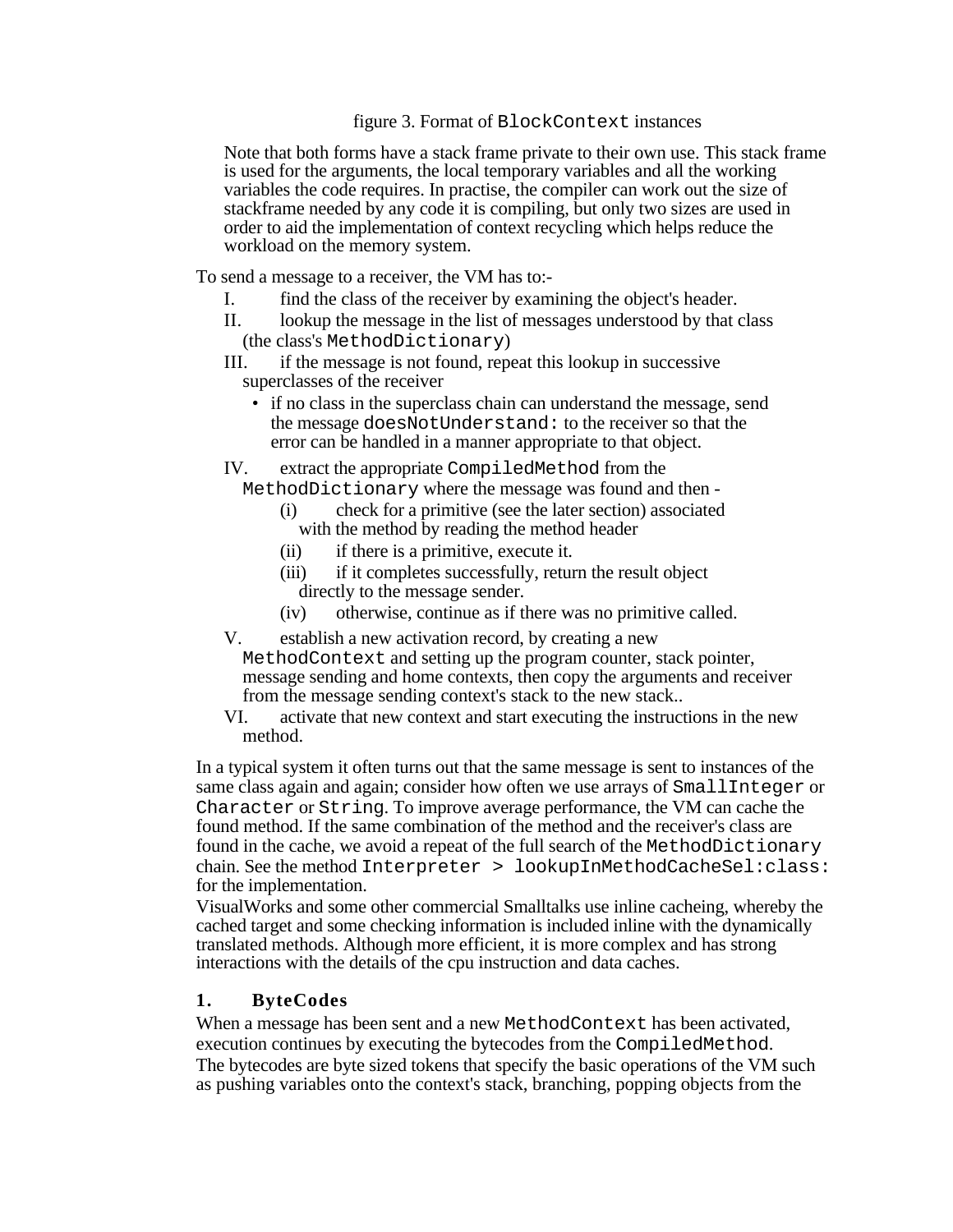stack back into variables, message sending and returning. Unsurprisingly they bear a strong resemblance to an instruction set for a stack oriented CPU.

As the VM is conceptually a simple bytecode interpreter<sup>1</sup>, execution follows this loop:-

- fetch bytecode
- increment VM instruction pointer
- branch to appropriate bytecode routine, usually implemented as a 256 way case statement.
- execute the bytecode routine
- return to top of loop to fetch next bytecode

#### **a) Bytecode categories**

Most bytecodes belong to a category where part of the byte is used to specify the basic operation and the rest is used to specify and index of some sort. For example the Squeak bytecode 34 belongs to the *push literal variable* group that starts at bytecode 32 and pushes the  $(34 - 32 = 2)$  second literal variable onto the stack. For up to date details on the precise numbering of bytecodes in Squeak, refer to the Interpreter class > initializeBytecodeTable method.

#### **(1) Stack pushes**

Before sending messages the arguments and the receiver need to be pushed onto the stack. Since the arguments may be receiver variables, temporary variables of the current method, literal variables or constants, or even the current context itself, there are quite a few push bytecodes.

- Push receiver variable 0-15. Fetch the referenced variable of the current receiver and push it.
- Push temporary variable 0-15 from the home context if the current context is a BlockContext, the current home context is the block's home context. See figure 3. above.
- Push literal constant 0-32 from the literal frame of the home context's CompiledMethod.
- Push literal variable 0-32 as above, but assumes the literal is an Association and pushes the value variable of that instead of the association itself.
- Push special object receiver, true, false, nil, or the SmallIntegers negative one, zero, one or two. Since these are very frequently used, it is worth using a few bytecodes on them.
- Extended push uses the byte following the bytecode to allow a larger index into the receiver, temporary or literal variables lists.
- Push active context pushes the actual current context, allowing us to manipulate the execution and build tools such as the debugger, exception handling and so on.

#### **(1) Stack pops and stores**

 $\overline{a}$ 

The results of message sends need to be popped from the stack and stored into some suitable place. Just as with the push bytecodes, this may mean receiver

<sup>&</sup>lt;sup>1</sup>Virtually all commercial Smalltalks actually take the bytecode list as input to some form of translator that produces a machine specific subroutine to improve performance. Many techniques both simple and subtle are used. There are plans to incorporate such a dynamic translation or JIT system into Squeak.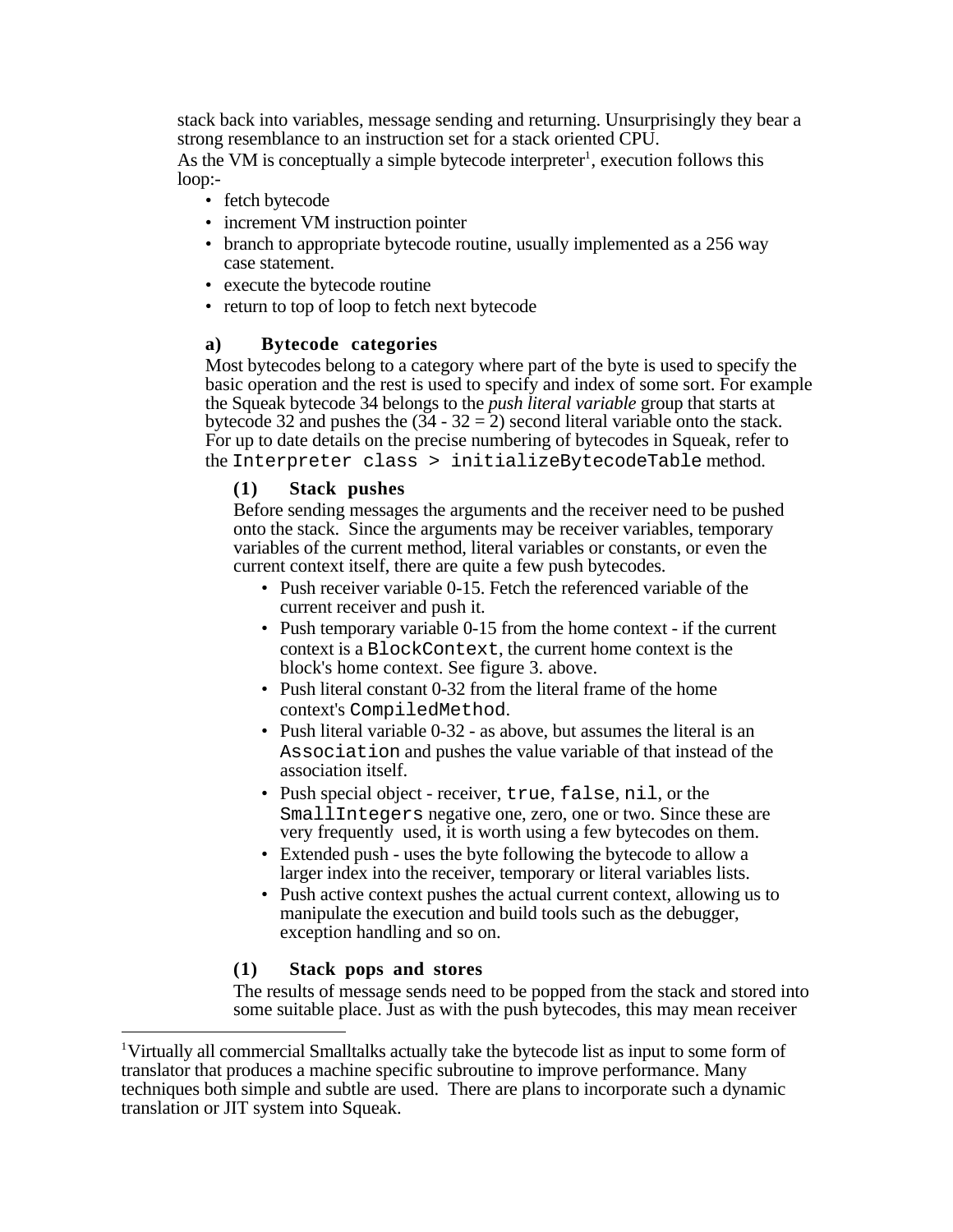variables or temporaries but we do not store into the literal frame nor the current context using bytecodes.

- Store and pop receiver variable 0-8.
- Store and pop temporary variable 0-8.
- Extended pop and store as above but uses the next byte to extend. the index range usable.
- Extended store as the above pop & store but does not actually pop the stack.
- Pop stack just pops the stack.
- Duplicate stack top pushes the object at the stack top, thus duplicating the stack top.

# **(1) Jumps**

We need to be able to jump within the bytecodes of a CompiledMethod so that the optimisations applied to control structures such as

ifTrue:ifFalse: can be supported. Such message sends are short circuited for performance reasons by using test and jump bytecodes along with unconditional jump bytecodes.

- short unconditional jump jumps forward by 1 to 8 bytes.
- short conditional jump as above, but only if the object on the top of the stack is false.
- long unconditional jump uses the next byte to extend the jump range to -1024 to  $+102\overline{3}$ . A small but important detail is that backwards branches are taken as a hint that we may be in a loop and so a rapid check is made for any pending interrupts.
- long jump if true/false if the object on the top of the stack is true or false as appropriate, use the next byte to give a jump range of 0 to 1023.

# **(1) Message Sending**

As mentioned above, the main activity in a Smalltalk system is message sending. Once the arguments and receiver have been pushed onto the stack we have to specify the message selector and how many arguments it expects before being able to perform the message lookup. The send bytecodes specify the selector via an index into the CompiledMethod literal frame.

- Send literal selector can refer to any of the first 16 literals and 0, 1 or 2 arguments.
- Single extended send uses the next byte to extend the range to the first 32 literals and 7 arguments.
- Single extended super send as above but implements a super send instead of a normal send, as in the code

arf := super fribble.

- Second extended send uses the next byte in a different way to encompass 63 literals and 3 arguments.
- Double extended do-anything uses the two next bytes to specify an operation, an argument count and a literal. For sends, it can cause normal or super sends with up to 31 arguments and a selector anywhere in the first 256 literals. Other operations include pushes, pops and stores. Rumour has it that it can also make tea and butter your toast.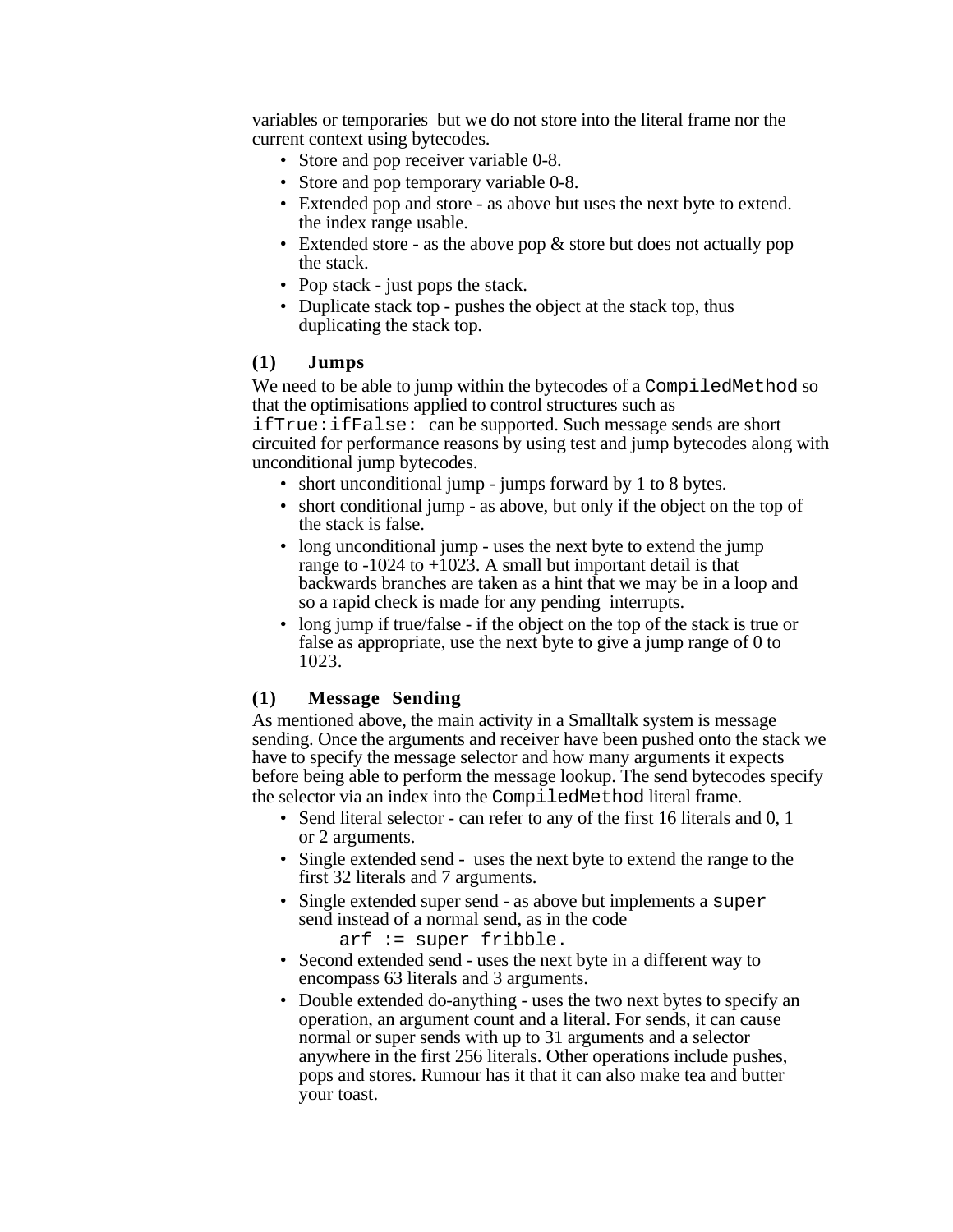#### **(a) Common selector message sending**

There are a number of messages sent so frequently that it saves space and time to encode them directly as bytecodes. In the current Squeak release they are:  $+, -<, >, <-, >=, =, -; *, /, \setminus, @, \text{bitShift:}, //,$ bitAnd:, bitOr:, at:, at:put:, size, next, nextPut:, atEnd, ==, class, blockCopy:, value, value:, do:, new, new:, x, y. Some of these bytecodes simply send the message, some directly implement the most common case(s) (for example see Interpreter > bytecodePrimAdd) and have fall-through code to send the general message for any more complex situation.

#### **(1) Returns**

There are two basic forms of return

• The method return, from a MethodContext back to its sender, commonly seen in code as

```
^{\wedge}foo.
```
The same form of return will return the result of a BlockContext to its caller, as in the code

- $bar := [thing doThisTo: that] value.$
- The block return, from a BlockContext to the sender of its home context, as in the code

boop ifTrue:[ ^self latestAnswer]

Both return the object at the top of the stack. For performance optimisation there are also direct bytecodes that return the receiver, true, false or nil from a method to the sender context.

A good, detailed explanation of the operation of the bytecodes can be found in part 4 of "Smalltalk-80, The Language and its Implementation", otherwise known as the Blue Book [GoR83], in the section on the operation of the VM and need not be repeated here.

The use of bytecodes as a virtual instruction set is one of the main factors allowing such broad portability of Smalltalk systems. Along with the reified object format applied to the compiled code and activation records, it ensures that any properly implemented VM will provide the proper behaviour.

For those people that are fans of the idea of implementing Smalltalk specific hardware, it should be noted that the bytecode implementation part of the VM is typically fairly small and simple. A CPU that used Smalltalk bytecodes as its instruction set would still require all the primitives and the object memory code, most of which is quite complex and would probably require a quite different instruction set.

#### **1. Primitives**

Primitives are a good way to improve performance of simple but highly repetitive code or to reach down into the VM for work that can only be done there. This includes the accessing and manipulating of the VM internal state in ways not supported by the bytecode instruction set, interfacing to the world outside the object memory, or functions that must be atomic in order to avoid deadlocks.

 They are where a great deal of work gets done and typically a Smalltalk program might spend around 50% of execution time within primitives.

Primitives are used to handle activities such as:-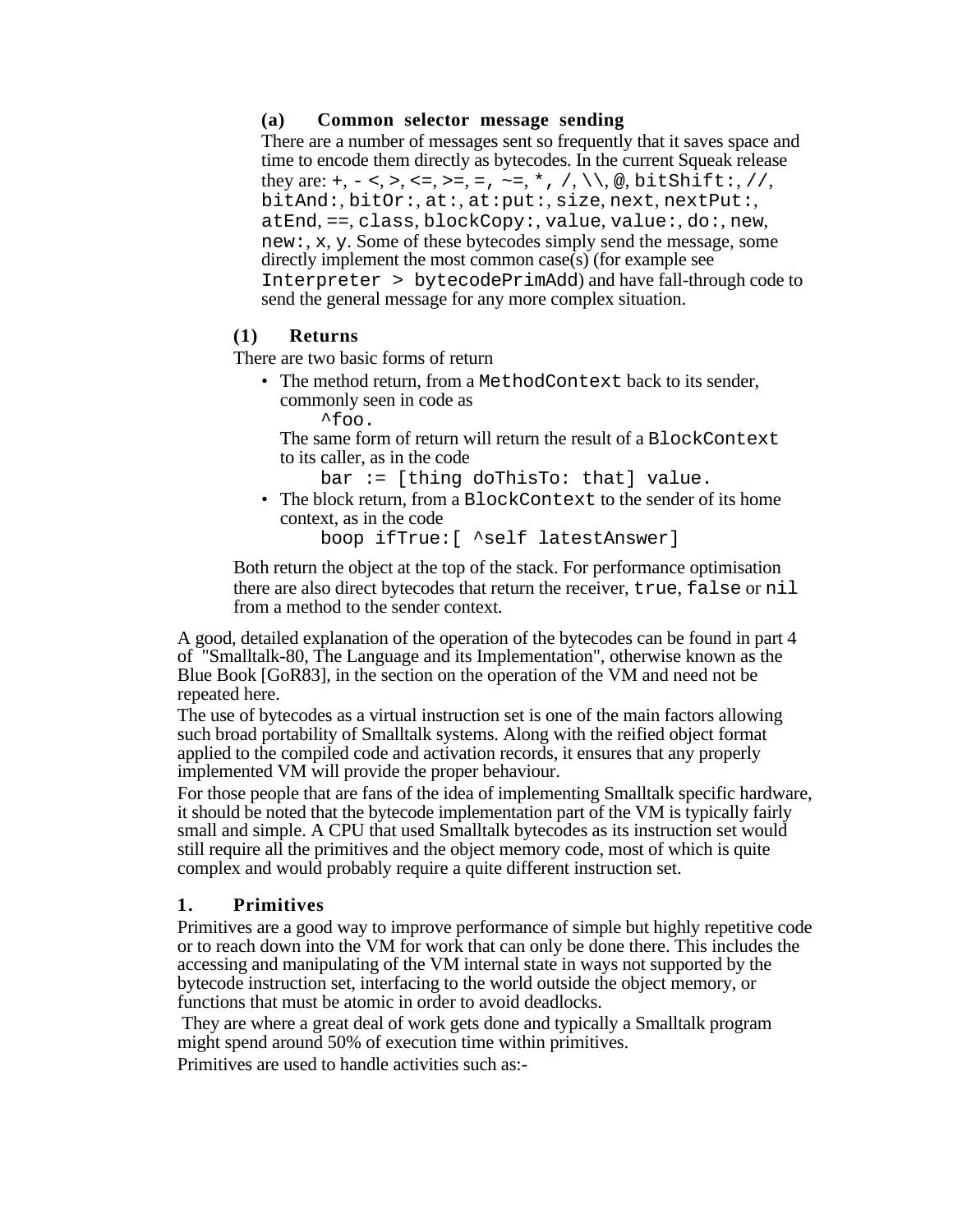#### **a) Input**

The input of keyboard and mouse events normally requires very platform specific code and is implemented in primitives such as Interpreter

>primitiveKbdNext and primitiveMouseButtons. In Squeak, these in turn call functions in the platform specific version of sq{platform}Windows.c and associated files - See the chapter on porting Squeak for details.

## **a) Output**

Traditionally Smalltalk has relied upon the BitBlt graphics engine to provide all the visual output it needs. Assorted extra primitives have been made available on some platforms in some implementations to provide sound output, or serial ports or networking etc.

Squeak has a plethora of new output and interface capabilities provided via a named primitive mechanism that can dynamically load code at need.

### **a) Arithmetic**

The basic arithmetic operations for SmallIntegers and Floats are implemented in primitives. Since the machine level bit representation is hidden from the Smalltalk code, we use primitives to convert the object representation to a CPU compatible form, perform the arithmetic operation and finally to convert the result back into a Smalltalk form. It would be possible to implement most arithmetic operations directly in Smalltalk code by providing only a few primitives to access the bits of a number and then performing the appropriate boolean and bit functions to derive the result; the performance would be unacceptable for the most common case of small integers that can be handled efficiently by a typical CPU. This is why Smalltalk has the special class of integer known as SmallInteger; values that can fit within a machine word (along with a tag that allows the VM to discriminate whether the word is an oop or a SmallInteger) can be processed more efficiently than the general case handled by LargePositiveInteger and LargeNegativeInteger. Many arithmetic primitives are also implemented within special bytecodes that can perform the operation if all the arguments are SmallIntegers, passing off the work to more sophisticated code otherwise.

Clearly, it takes many more cycles to perform an apparently simple addition of two plain integers than it would in a compiled C program. Instead of

 $a + bi$ being compiled to - ADD Result, Rarg1, Rarg2

which takes an ARM cpu a single cycle, we have

a + b.

compiled to the special bytecode for the message #+, which is implemented in the VM as bytecode 176 and presented here in pidgin C code -

case 176: /\* bytecodePrimAdd \*/

t1 =  $*(int*)(stackpointer - (1 * 4));$ 

t3 =  $*(int*)$  (stackpointer -  $(0 * 4))$ ;

 $/*$  fetch the two arguments off the stack - note that this means they must have been pushed before this bytecode! \*/

/\* test the two objects to make sure both are tagged as SmallIntegers, i.e. both have the bottom bit set \*/

if  $(((t1 \& t3) \& 1) != 0)$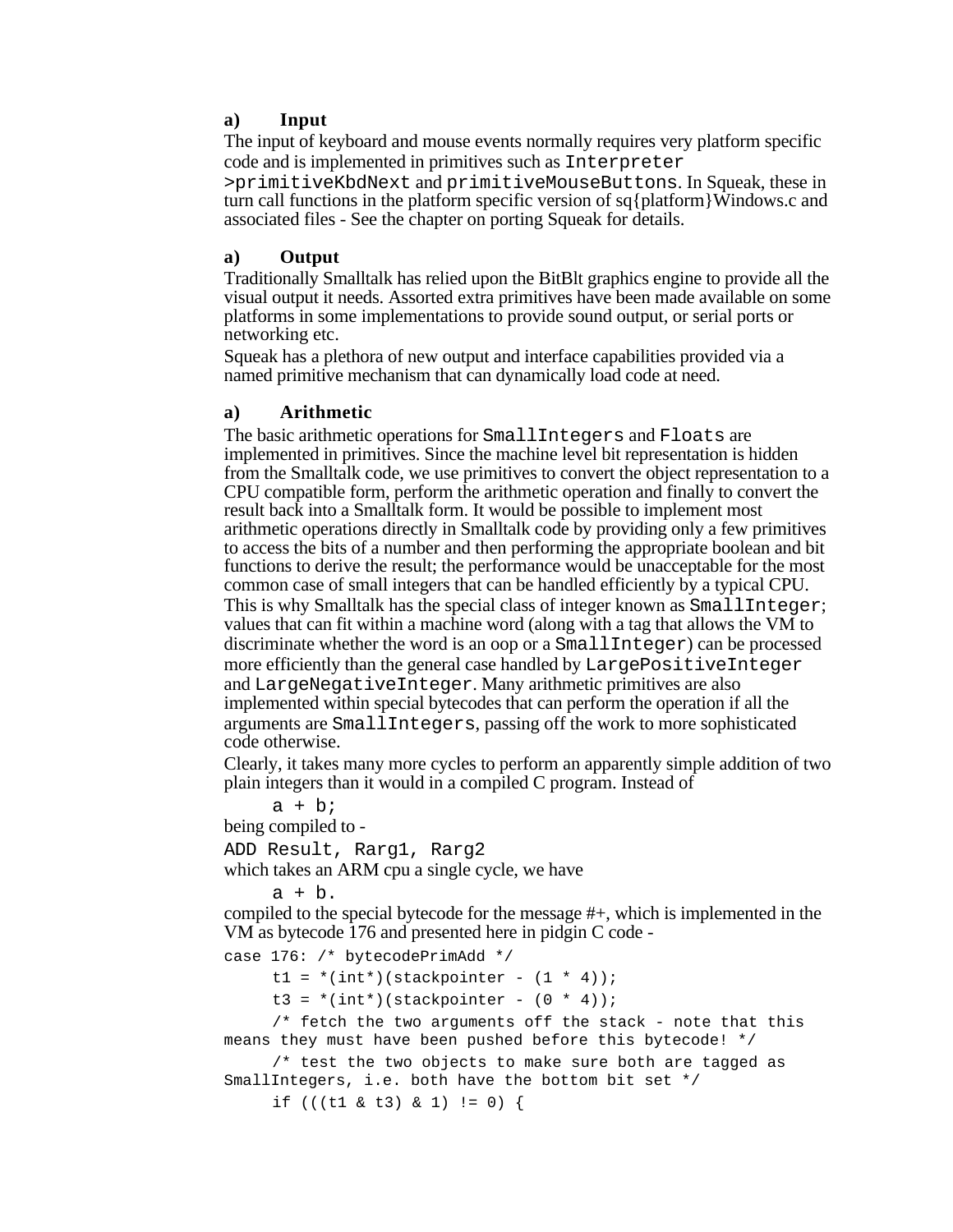/\* add the two SmallIntegers by shifting each right one place to remove the tag bits and then add normally \*/  $t2 = ((t1 \gg 1)) + ((t3 \gg 1));$ /\* then check the result is a valid SmallInteger value by making sure the top two bits are the same - this handles both positive and negative results \*/ if ((t2  $\wedge$  (t2 << 1)) >= 0) {/\* If the value is ok, convert it back to a SmallInteger by shifting one place left and setting the bottom tag bit, then push it back onto the Smalltalk stack \*/ \*(int\*)(stackpointer -=  $(2 - 1)$  \* 4) = ((t2)  $<< 1)$   $| 1)$ ; } } else { /\* defer to code handling more complex cases \*/

This will take at least fourteen operations on most CPUs, even if the memory system can deliver the stack reads and writes in a single cycle. The most plausible time on an ARM is twelve cycles due to the ability to mix shifts and logic operations. The cost of initially pushing the objects onto the stack and of interpreting the bytecodes can be ignored for this example since it makes little overall difference. The important point to make here is that although the costs for adding 1 to 1 and getting  $\tilde{2}$  seems high, the system will not have any problems adding 24 billion to  $5.6x10^{200}$  and getting a suitable answer, nor in using the #+ message to combine two matrices. Mostly, it demonstrates yet again the limited utility of most benchmark programs.

#### **a) Storage handling**

In order to create an object we need a primitive (primitiveNew for objects with only named instance variables and primitiveNew: for objects with indexed variables). These primitives work with the object memory to build the object header and to initialise the contents properly as described above. Object creation needs to be atomic so that there is never a time when the garbage collector might have to try to scan malformed memory.

Reading from and writing to arrays with  $at:$  and  $at:$  put: is done by primitives that access the indexed variables of the object. If used with an object that has no indexed variables, the primitive fails, leaving the backup Smalltalk code to decide what to do. Reading or writing to Streams on Strings or Arrays is very common and two primitives are provided to improve performance in those cases. Just as with the simple addition example shown above, the number of CPU cycles required for these primitives seems at first glance to be much higher than you might expect from a compiled C program. In the same way, we gain in flexibility, bounds checking and reliability.

#### **a) Process manipulation**

Suspending, resuming and terminating Processes, as well as the signalling and waiting upon Semaphores are all done in primitives. Since changing structures such as the process lists, the VMs idea of the active process and semaphore signal counts needs to be performed atomically, primitives are used to ensure no deadlocks occur.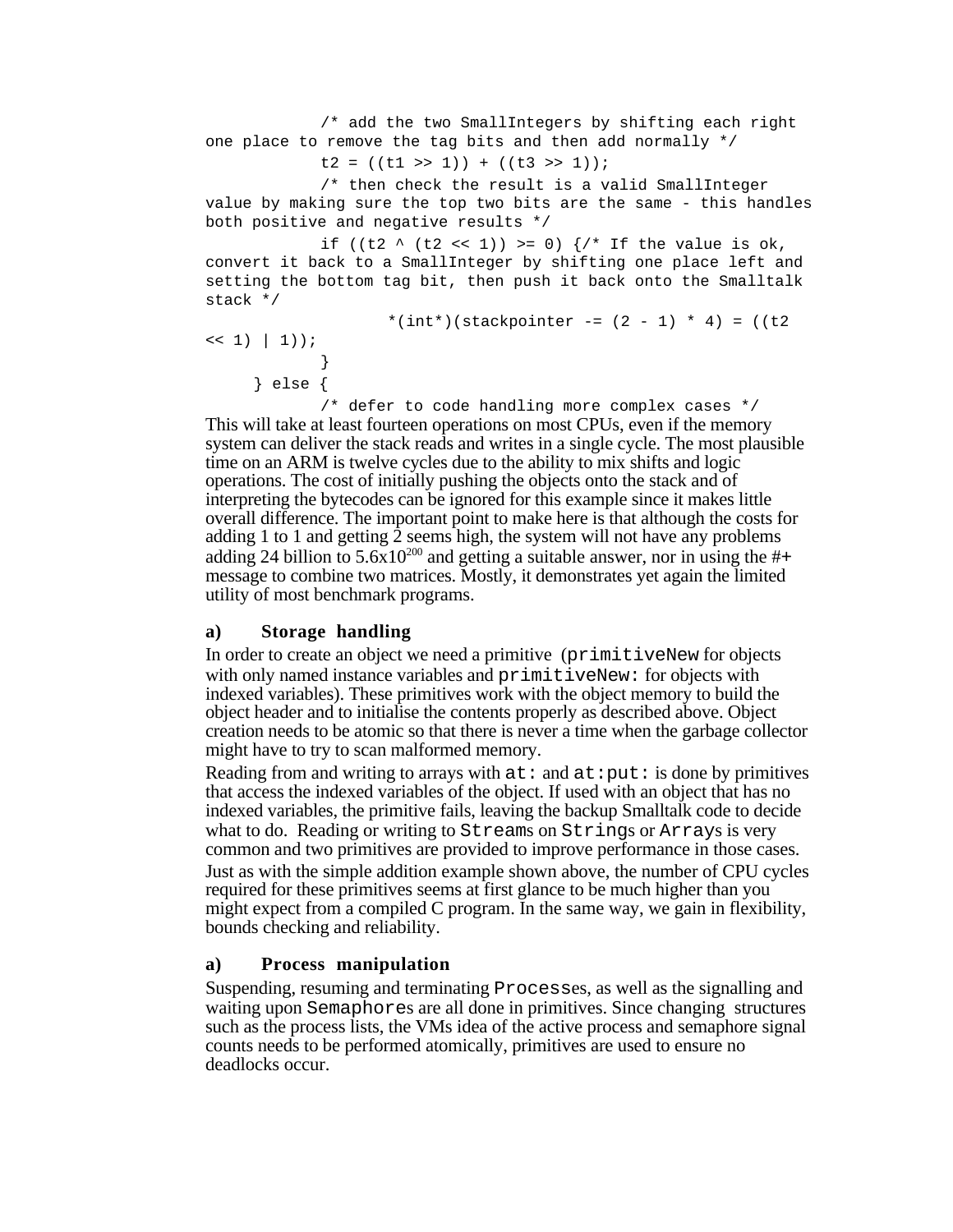### **a) Execution control**

Smalltalk has two unusual ways of controlling execution, evaluating blocks and the perform: manner of sending a message.

When a block is sent the message value (or indeed value: or one of its relatives) as in the phrase

[burp + self wonk] value. the primitiveValue (or primitiveValueWithArgs) primitive is used to activate the BlockContext and thus to set the program counter, stack pointer, caller and then to copy any arguments into the BlockContext. Execution then proceeds with the bytecodes of the block until either we return to the caller context (the sender of the value message) or the sender of the block's home method (where the block was defined). See also the above section on return bytecodes.

The perform: message , as in

arkwright perform: #anatomicallyImpossibleAct. and its siblings, as in

arkwright perform: #ludicrousAct: with: thatThing. allow us to specify a message at runtime rather than compile time and so the primitive has to pull the chosen selector from the stack, slide all other arguments down and then proceed as if the message had been sent in the normal manner.

 In general it is best not to use primitives to do complex or heterogenous things; after all, that is something that Smalltalk is good for. A primitive to fill an array with a certain value might well make sense for performance optimisation, but one to fetch, process and render an entire webpage would not, unless you happened to have the code already available in some shared library. In such a case we would use the foreign function interface to make use of outside code.

Primitives that do a great deal of bit-twiddling or arithmetic can also make sense, since Smalltalk is not particularly efficient at that (see above). The sound buffer filling primitive (PluckedSound>mixSampleCount: into: startingAt: leftVol: rightVol: is a good example) as are complex vector graphics primitives such as those in the B3DEnginePlugin 'primitive support' protocol for examples.

#### **1. Garbage collection**

One of the most useful benefits of a good object memory system is that unwanted, or garbage, objects are collected, killed and the memory returned to the system for recycling. There are many schemes for performing this function, and quite a few Ph.D.'s have been awarded for work in this area of computer science. Dr Richard Jones keeps an impressive bibliography of garbage collection literature on his website [Jo99] and is one of the authors of [JoL96], a thoroughly recommended source for further reading.

Garbage collection (GC) is simply a matter of having some way to be able to tell when an object is no longer wanted and then to recycle the memory. Given some known root object(s) it is generally assumed that we can trace all possible accessible objects and then enumerate all those not accessible. If you read [GoR83] you will see that the exemplar system used a reference counting system combined with a mark-sweep system. Most commercial Smalltalks use some variant of a scheme known as Generation Scavenging. Brief explanations of these follow.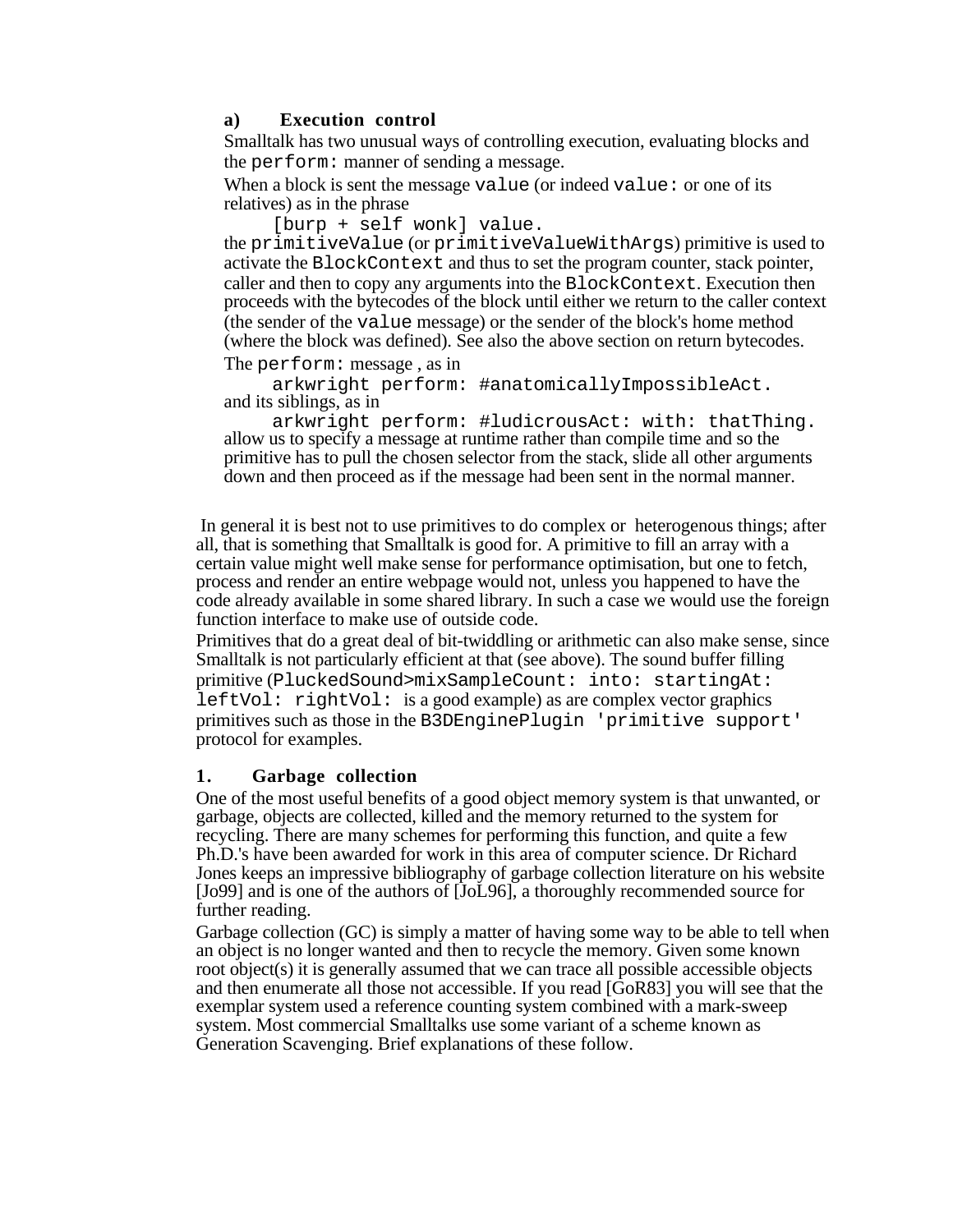#### **a) Reference Counting**

Reference counting relies on checking every store into object memory and incrementing a count field (often contained in the header) of the newly stored object and decrementing the count of the over-written object. Any object whose count reaches zero is clearly garbage and must be collected. Any objects that it pointed to must also have their count decremented, with an obvious potential for recursive descent down a long chain of objects.

One problem with a simple reference counting scheme is that cycles of objects can effectively mutually lock a large amount of dead memory since every object in the cycle has at least one reference. Consider a small web of objects with a cycle comprised of C, E and F.



figure 4. Net of object in initial state

If we now replace the reference from B to F, the cycle is orphaned but since each object still has a reference count greater than zero, none of them will be garbage collected.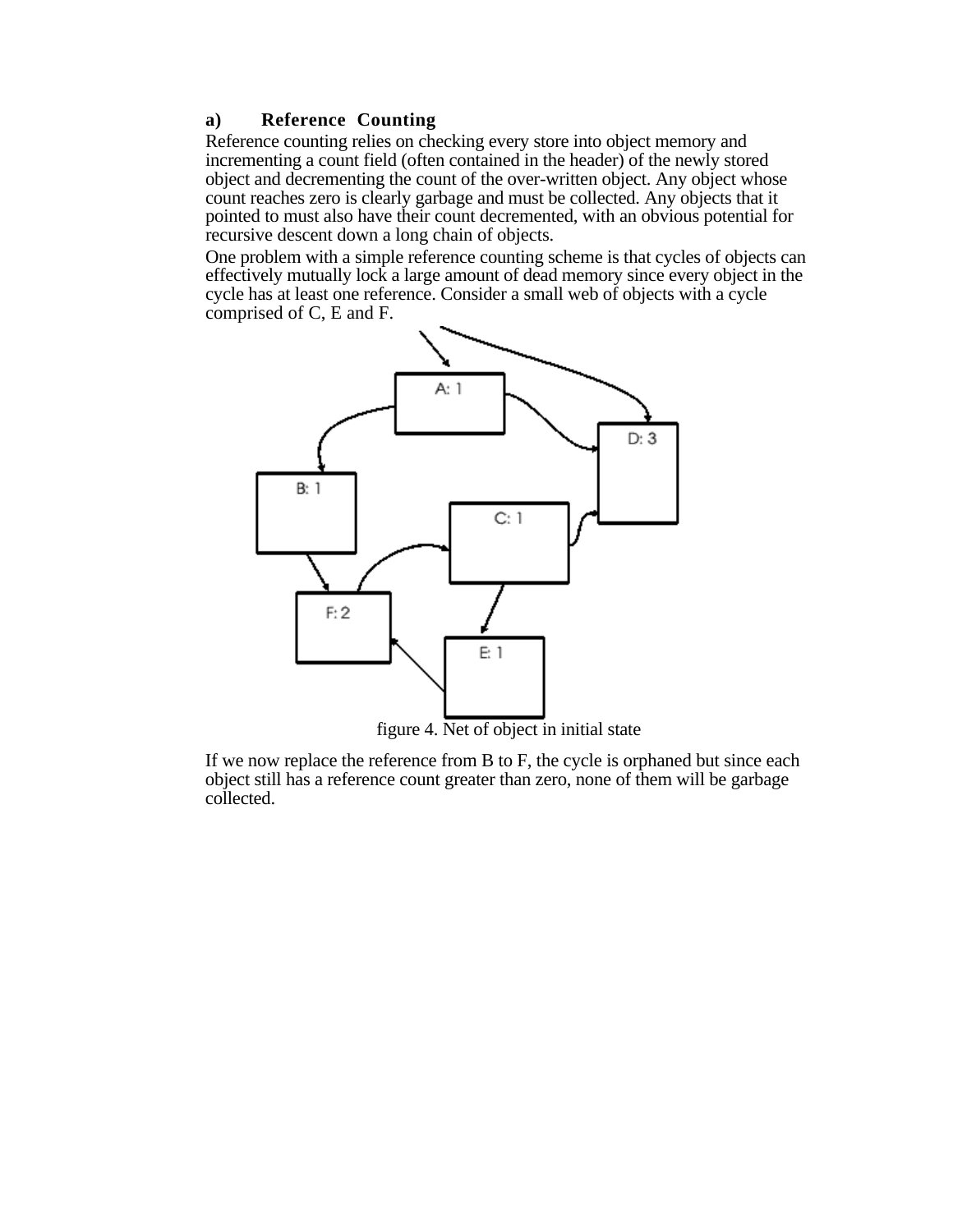

figure 5. Object B no longer points to F - the cycle F/C/E is orphaned

Another problem is that every store into object memory will need the reference incrementing and decrementing to be done, even pushes and pops on the stack. Deutsch and Bobrow [Debo76] developed an improved way of dealing with reference counting the stack, known as *deferred reference counting*. This technique allows us to avoid reference counting pushes and pops by keeping a separate table of objects where the reference count might be zero but that might be on the stack -- if they are on the stack then the actual count cannot be zero. At suitable intervals we scan the stack, correct the count values of the objects in the table and empty the table. Objects that have a zero count at this stage are definitely dead and are removed. Reference counting is still done for all other stores, and those objects that appear to reach a count of zero are added to the table for later processing as above.

#### **a) Mark-Sweep compaction**

To avoid completely running out of memory due to cycles, most systems that use reference counting also have a mark-sweep collector that will start at the known important root objects and trace every accessible one, leaving a mark in the object header to check later. In figure 6 the tracing will touch object A, follow its pointer to B and thence out of the diagram. Then the trace will follow the pointer from A to D, where it terminates since D points to no other objects. The second pointer to D will also terminate, but this time because the mark bit in the object header is set. Object F, C and E will not be marked since no other object points to them.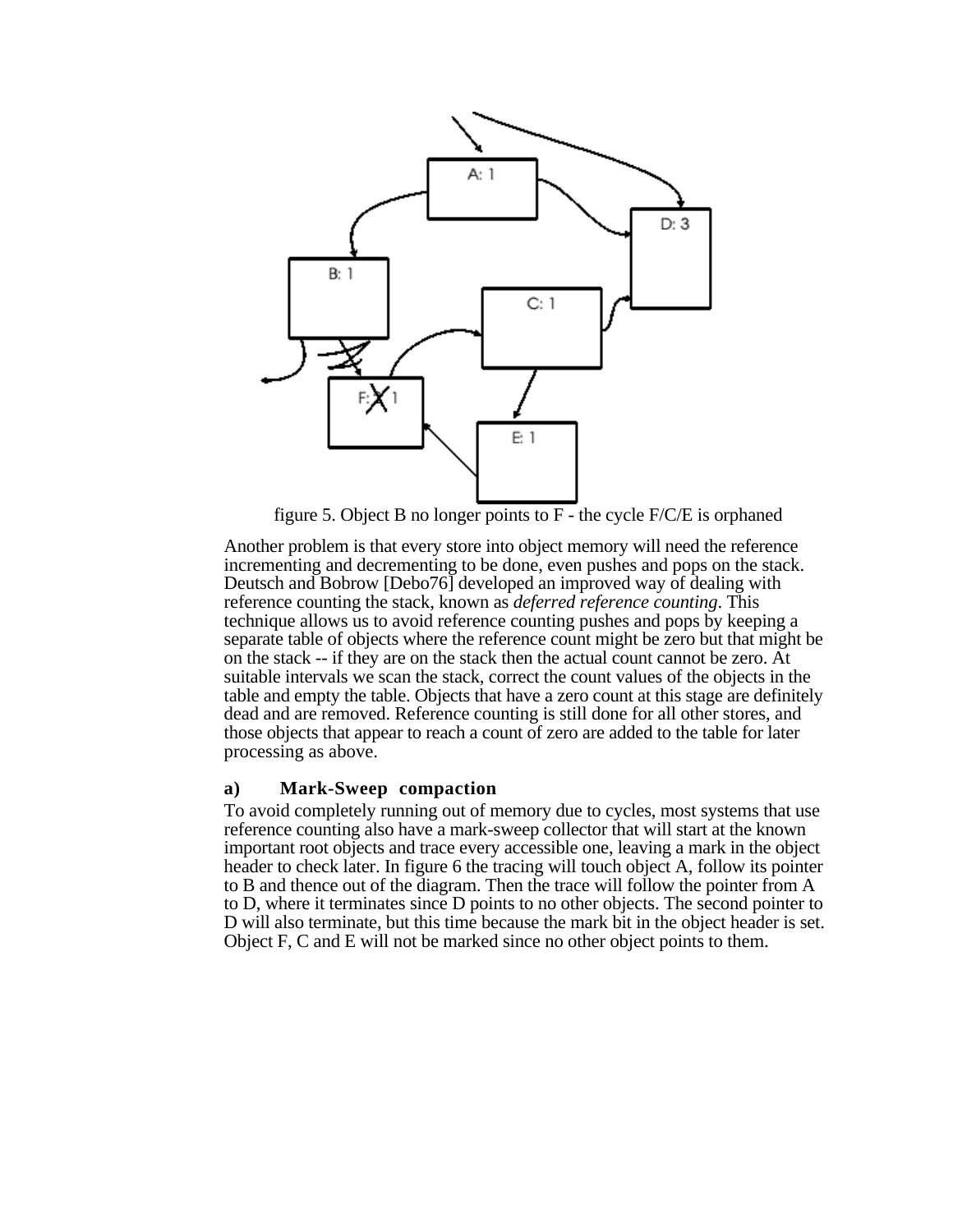

figure 6. Tracing objects in the mark phase

Once the marking phase is completed, every object marked can be swept up (or down) the memory space, effectively removing all the untouched ones, and the mark removed. There are important details to consider with respect to object cycles, which objects are actually roots, how to move the objects memory and update all the reference to it and so on. One useful side effect of the mark-sweep collector is that in compacting all the objects it leaves all the free space in a contiguous lump. In most cases this can be used to make subsequent memory allocation simpler.



Compacted state

figure 7. Object memory before and after the sweep compaction phase

#### **a) Generation Scavenging**

The most commonly used garbage collection scheme in current commercial Smalltalk systems is based on the generation scavenger idea originally developed by David Ungar [Ung87]. He noticed that most new objects live very short lives, and most older objects live effectively forever.

By allocating new objects in a small *eden* area of memory and frequently copying only those still pointed to by a known set of roots into one of a pair of small *survivor* areas, we immediately free the eden area for new allocations. Objects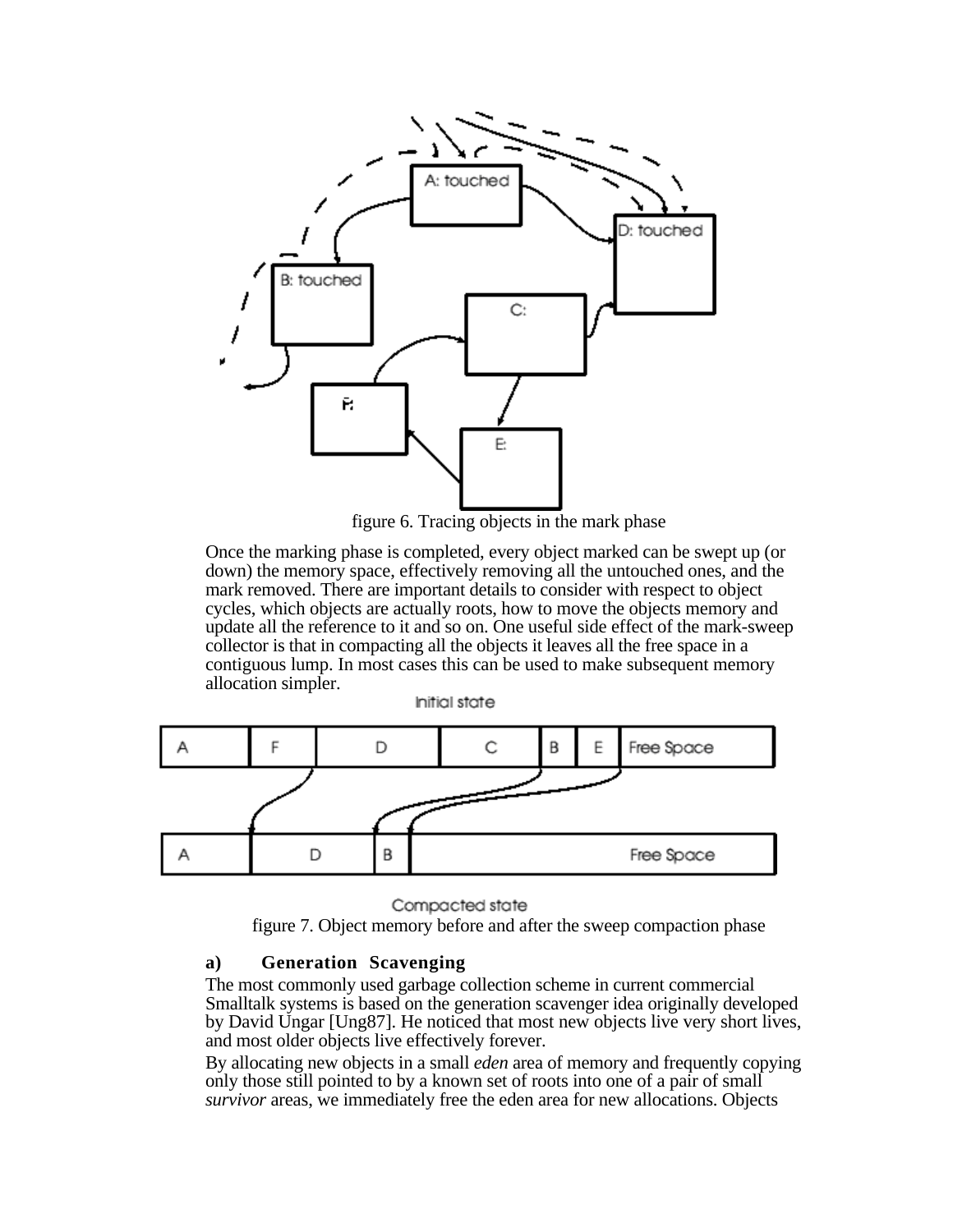previously in the survivor area that are still live are also copied, leaving one of the survivor spaces empty. Subsequently we keep copying surviving objects from eden and this survivor area into the other and eventually into an *old space* where they are considered tenured. Various refinements in terms of numbers of survivor generations and strategies for moving objects around have been developed. An important part of a generation scavenger is a table of those old objects into which new objects have been stored. Each time an object is stored into another, a quick check is done to see if the storee is new and the storand is old; this is simpler than the zero count check needed by a reference counting system. If needed, the storand object is added to the table, usually referred to as the *remembered set* or *remembered table*. This table is used as one of the roots when the search for live objects is performed; each of these objects is scanned and new objects pointed to are scavenged.



Oldspace figure 8. Generation scavenging system before a scavenge

In figure 8, notice that the set of roots and the remembered table both refer to objects in eden and a survivor space. The set of roots may also refer to objects in old space. Eden has partially filled with new objects and survivor space A is near empty. Survivor space B is completely empty and not in use at this point.

To perform a scavenge cycle, we first trace the root objects, moving any that are in eden or survivor space A into survivor space B. Then the objects referred to by the remembered set are traced. Once all the new objects pointed to by the table and other roots have been scavenged, these 'survivors' are also scanned and any new objects found are also scavenged. The process continues until no further objects are found. Any old object that no longer points to new objects can be removed from the table.



Oldspace figure 9. Generation scavenging system just after a scavenge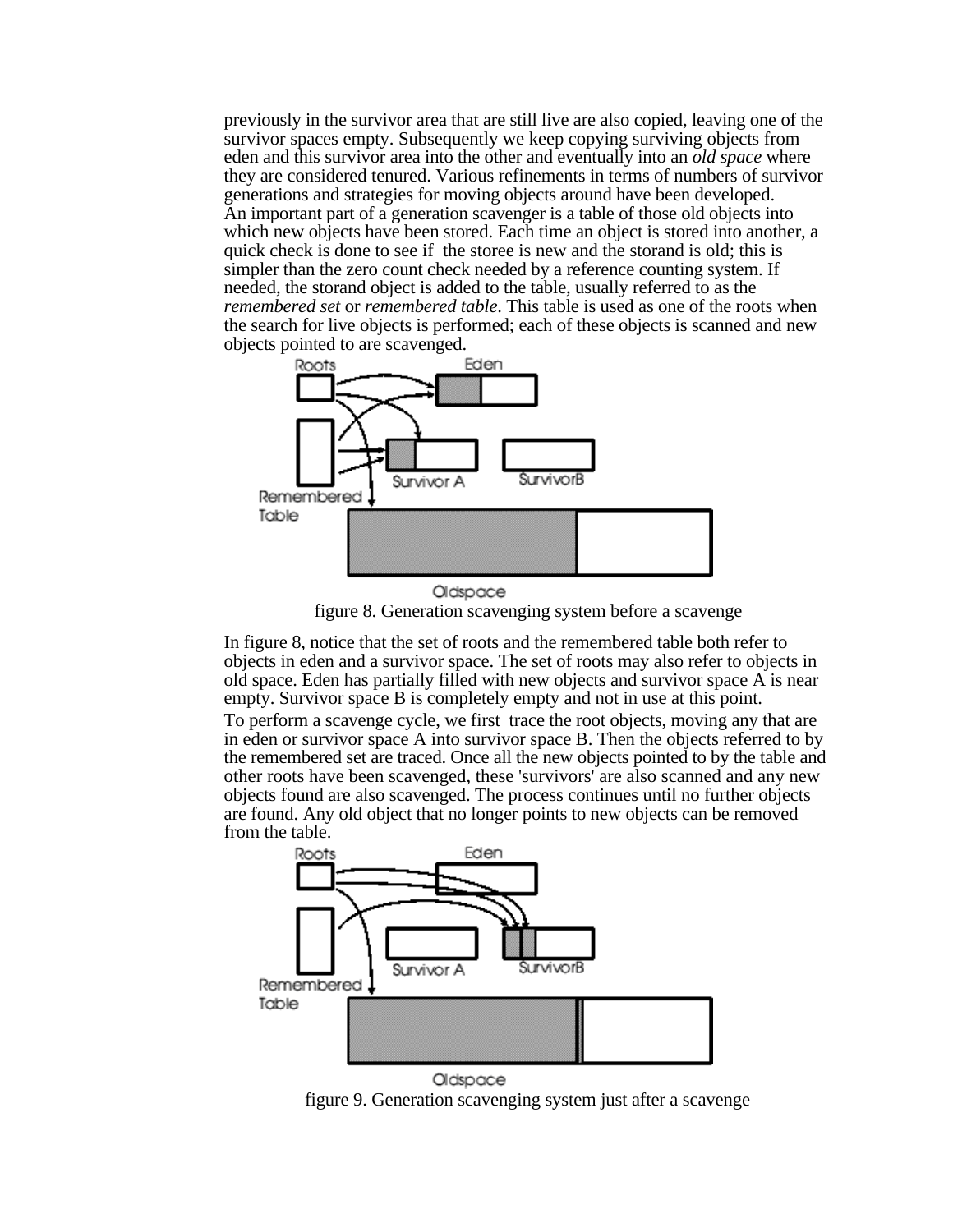In figure 9, we have just completed a scavenge cycle. Eden is completely emptied, with all surviving object moved to survivor space B. Still-live objects from survivor space  $\overline{A}$  have also been copied to  $\overline{B}$ , or to old space if they met suitable criteria. The remembered table has lost some entries as objects die and get left behind. The next scavenge cycle will copy objects into survivor space A.

Note that scavenging a generation is similar to a mark and sweep of the memory in which the generation lives, though the objects get moved to a different space rather than simply compacted within the same space. The chief benefit of scavenging comes from the reduction in amount of memory touched; only a few live objects are moved in most cases rather than every object being touched to trace through it.

# **A. Why is an Object Engine better than C and a library?**

One might reasonably ask why this rather complex seeming system is better than a 'normal' programming environment and a C library.

The most obvious answer is that the message sending support allows, helps, and strongly encourages an object oriented form of programming. Good object oriented programs form extremely useful libraries that can increase programming productivity greatly. Although it is possible to use almost any language to work in an object oriented style, doing so without proper support makes it much harder than just 'going with the flow' and slipping into procedural programming.

# **1. Memory handling**

Much of the code in a complex C program is taken up with storage management; memory allocating, freeing, initialising, checking and error handling for when it goes wrong. A good VM will handle all this automatically, reliably (making some assumptions about the quality of the VM) and transparently. Although many C programs do not bother to check the bounds of arrays, exceeding those bounds is a major cause of problems. Consider how many computer viruses are spread through or otherwise rely upon buffer overflow and other bounds problems. A Smalltalk VM checks the bounds of any and all accesses to its objects, thus avoiding this problem completely. Furthermore, since an object is absolutely a member of its class (there is no concept of 'casting' in Smalltalk) you cannot fool the system into allowing you to write to improper memory locations. This *referential safety* is a very useful property of Smalltalk systems.

# **1. Meta-programming capability**

One of the great virtues of a virtual machine is that you can precisely define the lowest level behaviour that the higher level code can see. This allows us to provide a reflective system with meta-programming capabilities and thus to write programs that can reason about the structure of the system and its programs. One good example is the Smalltalk debugger. Since the structure of and interface to the execution records (the BlockContext and MethodContext instances) is defined within Smalltalk, we can manipulate them with a Smalltalk program. We can also store them in memory or in files for later use, which allows for remote debugging and analysis.

# **1. Threads and control structures programmer accessible**

When it is possible to cleanly manipulate the contexts, we can add new control structures. See the article "Building Control Structures in the Smalltalk-80 System" by Peter Deutsch in [SCG81] which illustrates this with examples including case statements, generator loops and coroutining. With only a tiny amount of support in the VM, it is possible to add threads to the system; although they are known as Processes within the class hierarchy.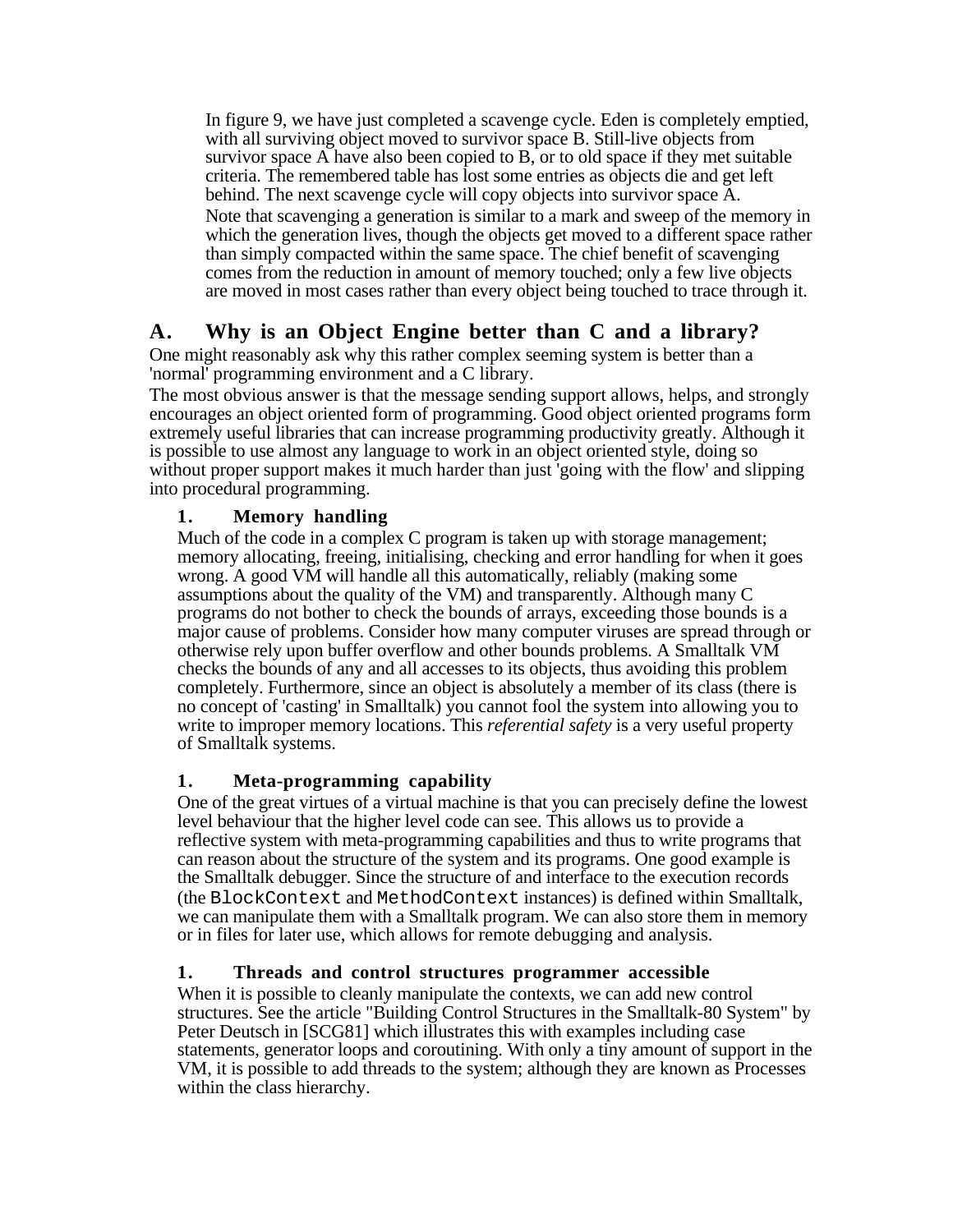# **1. Portability of the system**

In much the same way that the VM allows meta-capability, it can assist in providing high levels of portability. The interface to the machine specific parts of the VM is uniform, the data structures are uniform and thus it is possible to make a system that has total binary portability. No recompiling, conversion filters or other distractions are needed. Squeak, like several commercial Smalltalks, allows you to save an image file on a PC, copy it to a Mac, or a BeOS, or Acorn, or almost any Unix machine and simply run it. The bits are the same and the behaviour is the same, barring of course some machine capability peculiarities.

# **A. Squeak VM peculiarities**

Squeak's VM departs from the design shown in the Blue Book [GoR83] in quite a few ways. It has a quite different object memory format and uses an interesting variant of mark-sweep garbage collection that approaches generation scavenging in many respects. There are many new primitives, often implemented in dynamically loadable VM plugins, a form of shared library or DLL developed by the Squeak community. A completely new form of graphics engine has been introduced, including 3D capabilities. There is extensive sound support and full internet connectivity.

Perhaps most radically for the VM per se, the kernel of the VM and most of the code for the assorted plugins is actually implemented as Smalltalk code that is translated to produce C source code to compile and link with the lowest level platform specific C code.

# **1. Object format**

The Blue Book definition of the ObjectMemory used an Object Table (OT) and a header word for each object to encode the size and some flags. Each object table entry contained some flags (the reference count for example) and a pointer to the memory address for the body of the object. Any access to the instance variables or class of the object required indirection through the object table to find the body.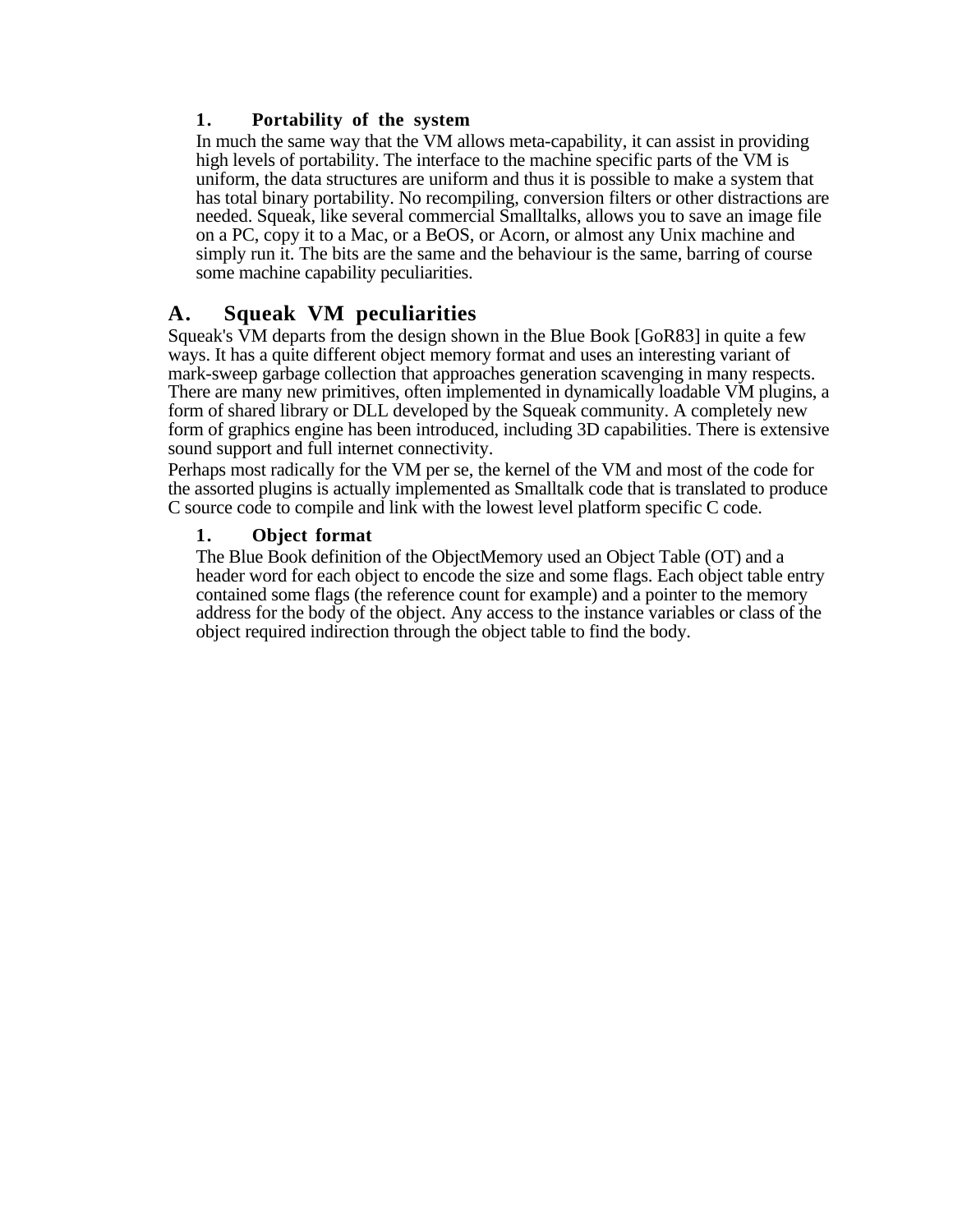

In figure 10 we see that to find the class, object 'C', of object 'A', we have to use the oop in the object header to be able to read the entry in the OT and thereby find the address of the body of the class. In a similar manner we have to indirect through the OT to find the body of object 'A's instvar1. When looking up methods as part of a message send, we have to indirect several times in order to find the class of the receiver, the MethodDictionary of that class and so on.

A sometimes useful attribute of an OT is that objects once created keep the same oop throughout their existence, making the oop a very acceptable hash value for most cases.

Squeak uses a more direct method, whereby the oops are actually the memory addresses of a header word at the front of the object body. This saves a memory indirection when accessing the object, but requires a more complicated garbage collection technique because any object that points to a moved object will need the oop updating.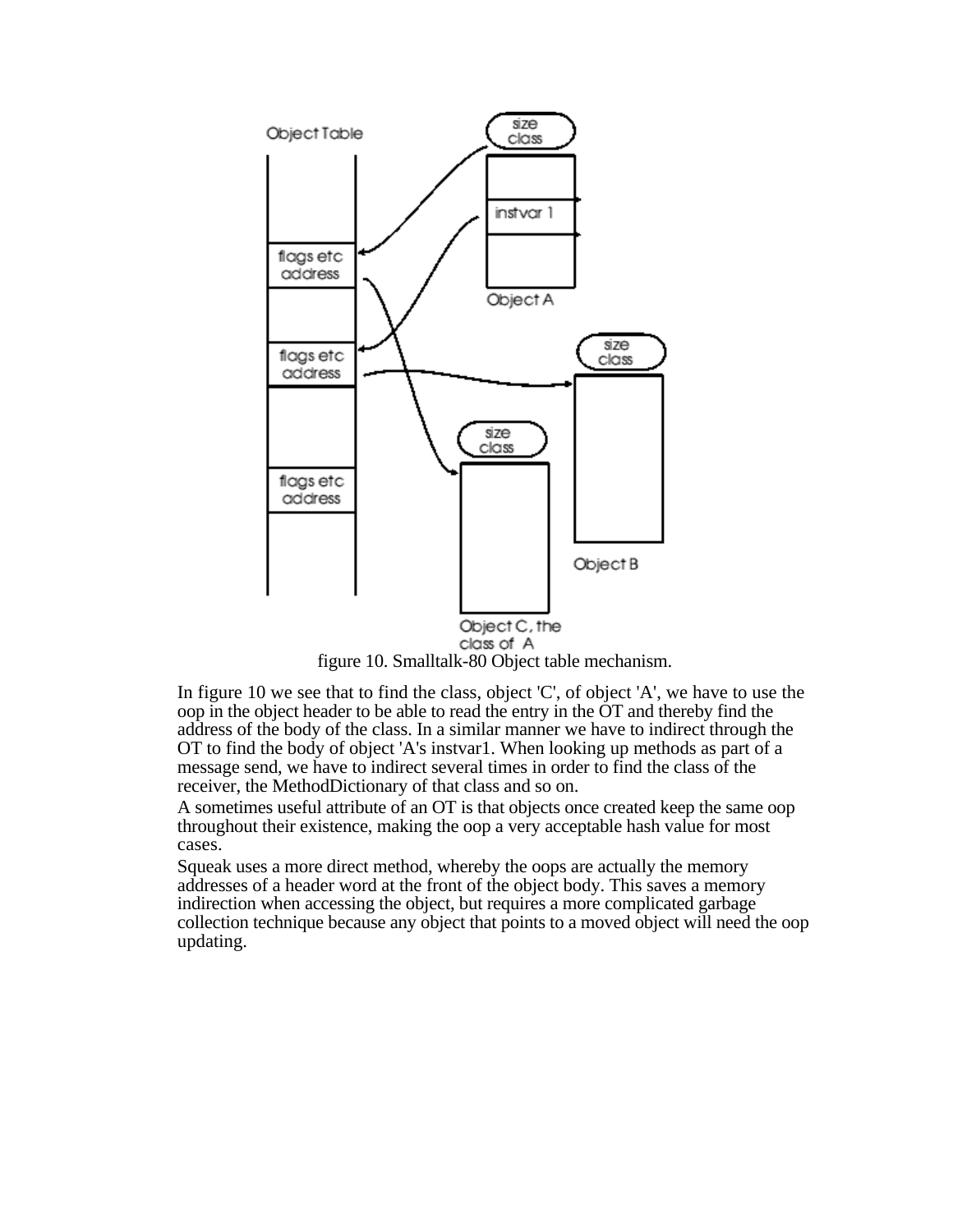

Since we still need to have the class oop, size and some flags available for each object, Squeak generally uses a larger header. The canonical header is three words: flags/hash/size encoded in one word, class oop, size. However as a high proportion of objects are instances of a small set of common classes, and since few objects are large, it was decided to use three header formats as follows:-

- One word all objects have this header.
	- 3 bits reserved for GC state machine (mark, old, dirty)
	- 12 bits object hash (for hashed Set usage)
	- 5 bits compact class index, non-zero if the class is in a group of classes known as 'Compact Classes'
	- 4 bits object format
	- 6 bits object size, in 32-bit words
	- 2 bits header type (0: 3-word, 1: 2-word, 2: free chunk of memory, not an object at all, 3: 1-word)
- Two word objects that are instances of classes not in the compact classes list. This second word sits in front of the header shown above.
	- 30 bits oop of the class
	- 2 bits header type as above
- Three word objects that are too big for the size to be encoded in the oneword header, i.e. more than 255 bytes. This third word sits in front of the two shown above.
	- 30 bits of size
	- 2 bits header type as above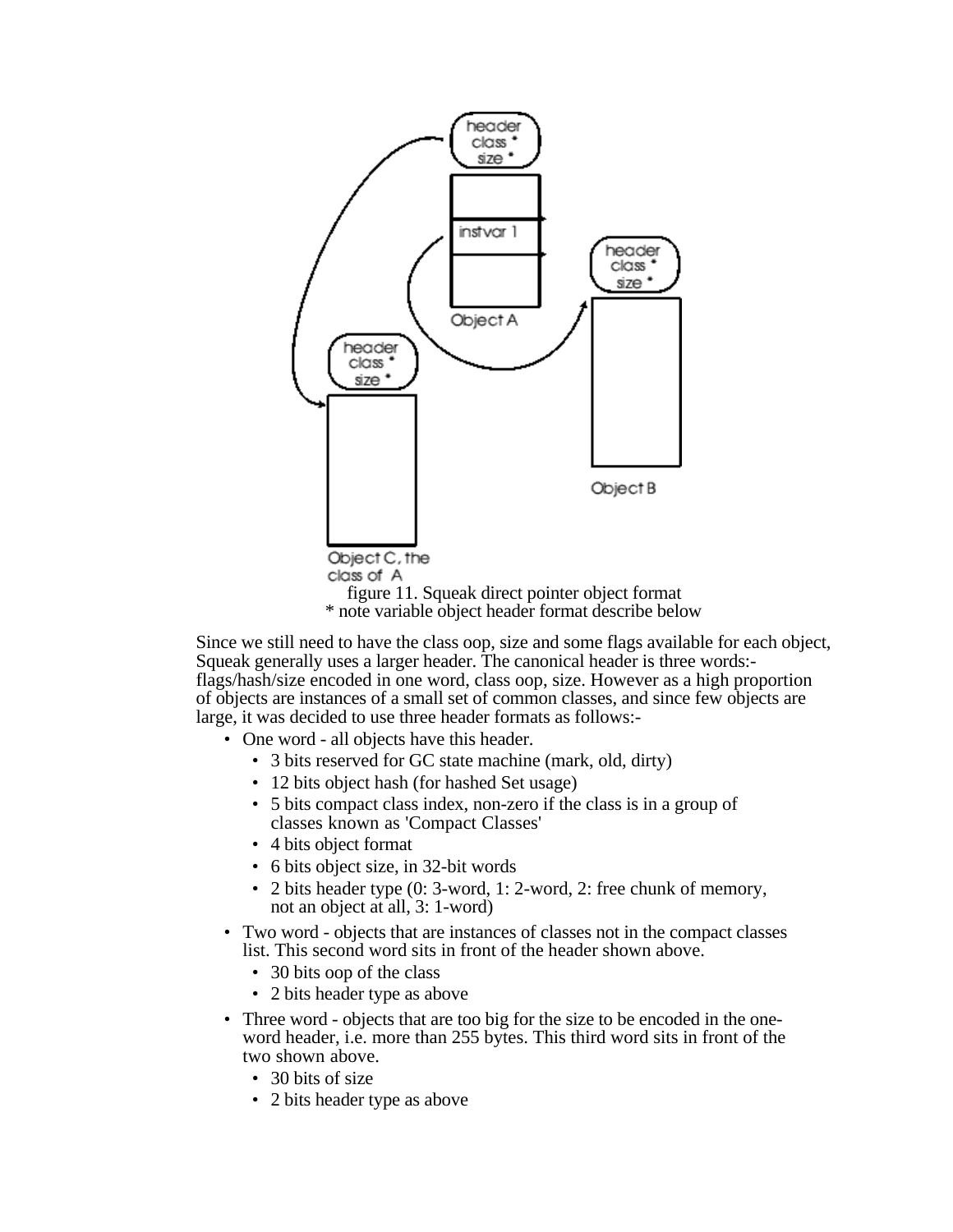

class cop: 30 type: 2

gc:3 hash: 12 CClass:5 format:4 size:6 type:2

oop points to here

first word of object contents

figure 12. Squeak object header layout

The set of compact classes that can be used in the compact headers is a Smalltalk array that can be updated dynamically; you can even decide that no classes should qualify. See the methods Behavior > becomeCompact and becomeUncompact as well as ObjectMemory > fetchClassOf: and

instantiateClass:indexableSize: for illustration. Whether the space savings are worth the complexity of the triple header design is still an open question in the Squeak systems community. With the flexibility to designate classes as compact or not on the fly, definitive experiments can someday answer the question.

# **1. Garbage Collection**

Squeak uses an interesting hybrid of generation scavenging and mark-sweep collection as its garbage collector. Once the image is loaded into memory the end address of the last object is used as a boundary mark to separate two generations, old objects existing in the lower memory area and new objects are created in the upper memory area.



Oldspace figure 13. Squeak memory organization

When the remaining free memory runs low, or a preset number of objects have been allocated, the VM will pause to garbage collect the new object region (ObjectMemory > incrementalGC). This is done with a Mark-Sweep algorithm modified to trace only those objects in the new region, thus touching considerably less memory than an entire-image sweep. As in the generation scavenging scheme described above, the remembered table (the rootTable instance variable in ObjectMemory) is maintained of old objects that might point to new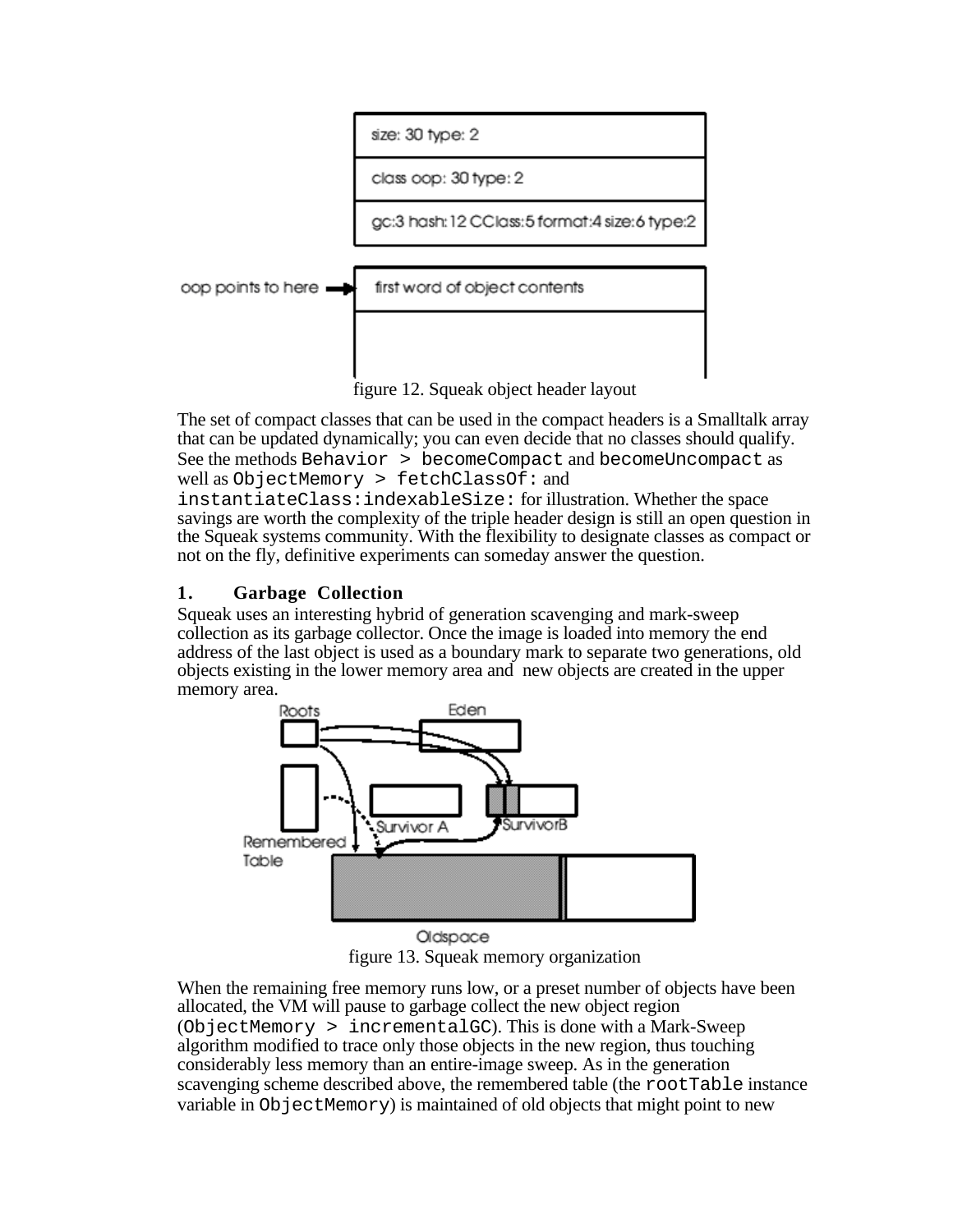objects for use as roots when tracing which objects still live. These are added to other important root objects such as the active context and the specialObjects array and used as starting points for the depth first tracing implemented by ObjectMemory > markPhase.



figure 14. Tracing only new objects in Squeak

Tracing starts with the root objects, touching 'A', then 'B' and stopping there since 'F' is an old object. 'D' would not be traced since it is also old. When tracing from the remembered table, we would touch 'C' since it is pointed to by 'F'.

Once the tracing phase has completed the memory region is swept from bottom to top with each object header being examined to see it has been marked. Those that have not been touched are tagged as free chunks of memory. Then a table of address mappings is built , listing each surviving object and the new address it will have. Once all these mappings are known the survivors are updated so that all their oops are correct and finally they are moved down memory to the new addresses. By the end of the compaction the freed memory is all in one chunk at the top of the new region. This process might seem complicated but the use of the two generations means that it can typically run in a very short time; on an Acorn StrongARM machine an average figure is 8-9 ms, on an Apple 400MHz G3 PowerBook it is 3ms. During activities like typing or browsing and coding the system will run an incremental garbage collect one to five times per second. Obviously, the more garbage is created, the more time will be spent on collecting it.

One limitation of an incremental collection is that any objects from the old region that are no longer referenced do not get freed and collected. Of course, the observation that lead to generation scavenging tells us that this usually doesn't matter since old objects generally continue to live, but sometimes we do need to completely clean out the object memory. Many systems that use a generation scavenger for incremental garbage collection also have a secondary collector based on a mark-sweep algorithm. Squeak simply forces the system to believe that the old/new boundary is at the bottom of the old region and thus the entire image is now considered to be new objects and all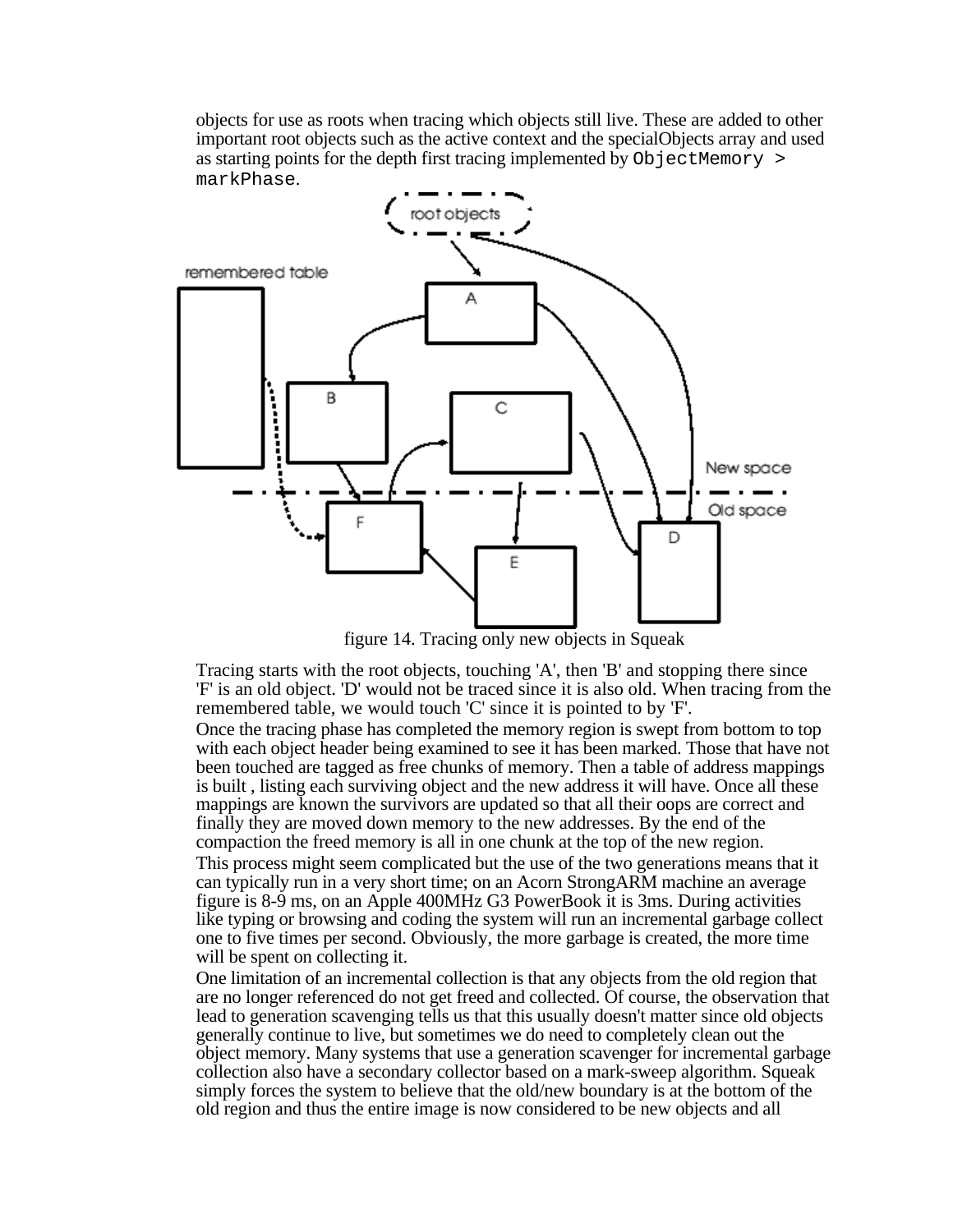objects will be fully traced. Look at the ObjectMemory > fullGC method for details.

# **1. Extra Primitives**

Squeak has added many primitives to the list given in the Blue Book. They include code for serial ports, sound synthesis and sampling, sockets, MIDI interfaces, file and directory handling, internet access, 3D graphics and a general foreign function interface. Most of them are implemented in VM plugins - see the chapter 'Extending the Squeak VM' for an explanation of the VM plugin mechanism that is used to implement these extra capabilities.

# **1. Speeding up at: & at:put:**

The messages  $at:$  and  $at:$  put: are very commonly used - as mentioned above they are both already installed as special bytecode sends. Squeak uses a special cache to further try to speed them up. See Interpreter > commonAt: and commonAtPut: for the implementation details.

# **1. Extended BitBlt and Vector Graphics extensions**

The original BitBlt worked on monochrome bitmaps to provide all the graphics for Smalltalk-80. Squeak has an extended BitBlt that can operate upon multiple bit-perpixel bitmaps to provide colour. It can also handle alpha blending in suitable depth bitmaps, which can, for example, give anti-aliasing. Different depth bitmaps can be mixed and BitBlt will convert them as required. New extensions to BitBlt allow for mixed pixel endianness as well as depth, and make external OS bitmaps accessible so that graphics accelerator hardware can be used when provided by the host machine. WarpBlt is a variant of BitBlt that can perform strange transforms on bitmaps by mapping a source quadrilateral to the destination rectangle and interpolating the pixels as needed. There are demonstration statements in the 'Welcome To...' workspace which show some extremes of the distortions possible, but simple scaling and rotation is also possible.

Perhaps most exciting, there is a new geometry based rendering system known as Balloon, which can be used for 2D or 3D graphics. This has introduced sophisticated vector based graphics to Smalltalk and is the basis of the Alice implementation included in the system (see the chapter 'Alice in a Squeak Wonderland' later in this book).

# **1. VM kernel written in Smalltalk**

The VM is largely generated from Squeak code that can actually run as a simulation of the VM, which has proven useful in the development of the system. See the Interpreter and ObjectMemory classes for most of the source code. Note how the VM is written in a fairly stilted style of Smalltalk/C hybrid that has come to be known as *Slang*. Slang requires type information hints that are passed through to the final C source code anytime you need variables that are not C integers. A somewhat more readable dialect of Slang is used in the VM plugins described in the chapter on extending the VM.

You can try out the C code generator by looking at the classes TestCClass1/2 or 3. Printing

#### TestCClass2 test

will run a translation on a fairly large example set of methods and return the source code string that would be passed to a C compiler. To build a new VM for your machine, see the chapter on porting Squeak for instructions on how to generate all the files needed and compile them.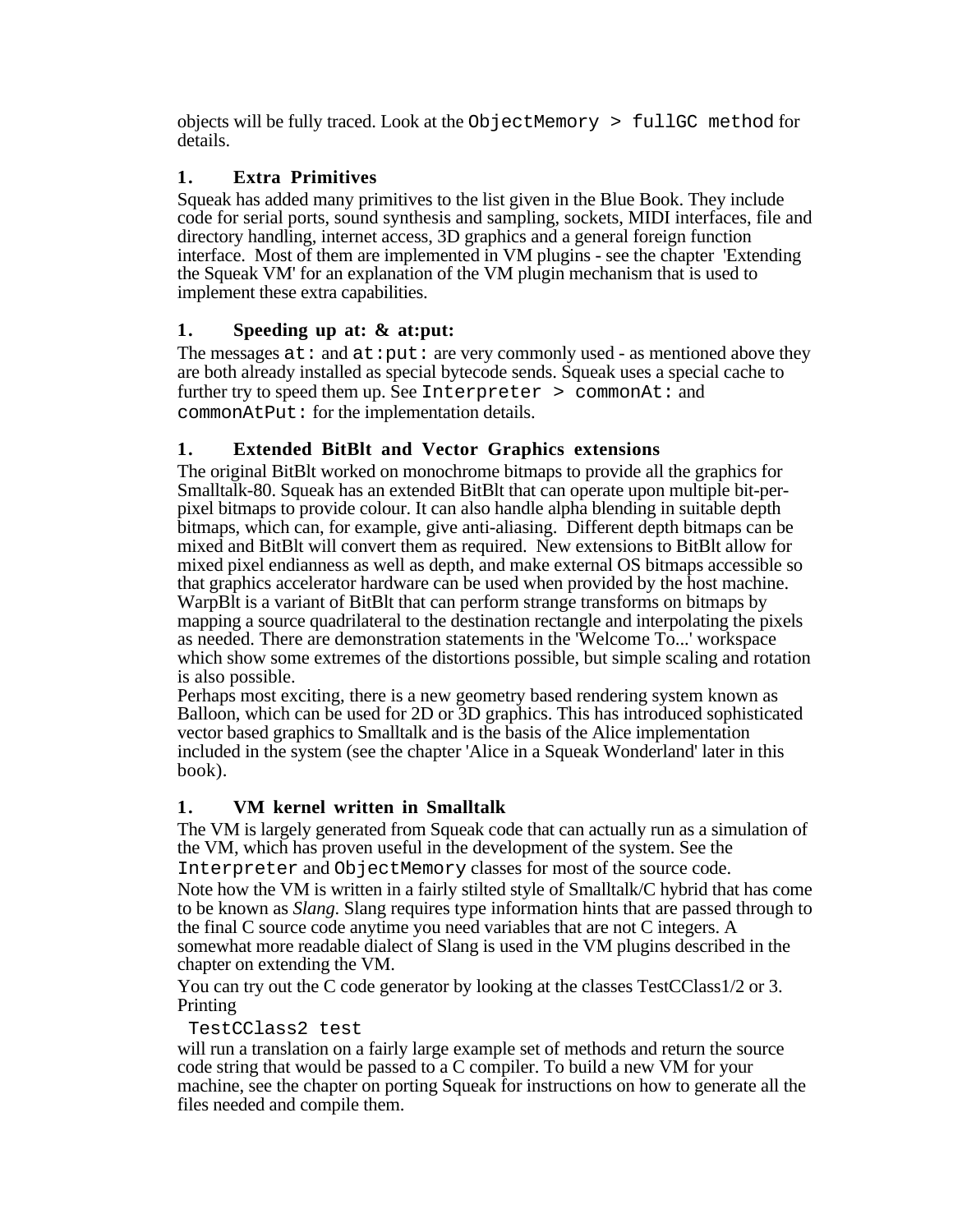# **A. Things for the future**

Squeak is not finished and hopefully never will be. Already it represents one of the most interesting programming systems in existence and people are constantly expanding their vision of what it might be used for. The following are some notes on what might be done in pursuit of a few of the author's interests.

# **1. Bigger systems**

Probably the largest known Squeak image is the one used by Alan Kay for public demos. Without any special changes to the VM it was quite happy with over a hundred Projects and one hundred and sixty megabytes of object space. To extend Squeak's range to truly large systems we would probably need to consider changing to a 64bit architecture and a more sophisticated garbage collection system. Large systems are often very concerned with reliability and data safety - a corporate payroll system ought not crash too often. An object memory that incorporates extra checking, transaction rollbacks, logging, interfaces into secure databases etc. might be an interesting project.

# **1. Smaller systems, particularly embedded ones.**

It is possible to squeeze a usable Squeak development image down to approximately 600kb, although there is not very much left by then. To get to this size involves removing almost everything beyond the most basic development environment and tools - look at the SystemDictionary > majorShrink method. Building a small system for an embedded application would involve a more sophisticated tool, such as the SystemTracer, to create the image, but what Object Engine changes would be useful? Since such a system would not need any of the development tools, we could remove some variables from, or change the structure of, classes and methods and method dictionaries.

From classes we could almost certainly remove,

- organisation this simply categorizes the class's methods for development tools
- name it is unlikely that a canned application would have any use for this
- instance Variables this is a string of the names of the instance variables
- subclasses the list of subclasses is rarely accessed.

None of these would require major VM changes except in some debugging routines such as Interpreter > printCallStack that attempt to extract a class' name. From compiled methods we could remove the source code pointer and possibly go so far as to use integers instead of symbols to identify the message selectors. This would work in Squeak since the method dictionary search code already handles such a possibility. This would reduce the size of the Symbol global table significantly.

MethodDictionary relies on having a size that is a power of two for the purposes of the message lookup algorithm and will double the size of the dictionary anytime it gets to 3/4 full - typically the dictionaries are a little under half full. By changing the system to allow correctly sized dictionaries we might save some crucial tens of kilobytes.

Depending on the application involved, it might also be possible to make most of the classes in use be compact classes. This would allow most objects to have one word object headers and reduce the average object overhead in the system.

The VM itself can be shrunk quite simply. In Squeak 2.8, the VM was broken into a number of plugin modules to accompany the kernel. Systems that do not need sound, sockets or serial ports need not have any of the code present. A Linux VM can be built as small as 300Kb with just the basic kernel capabilities.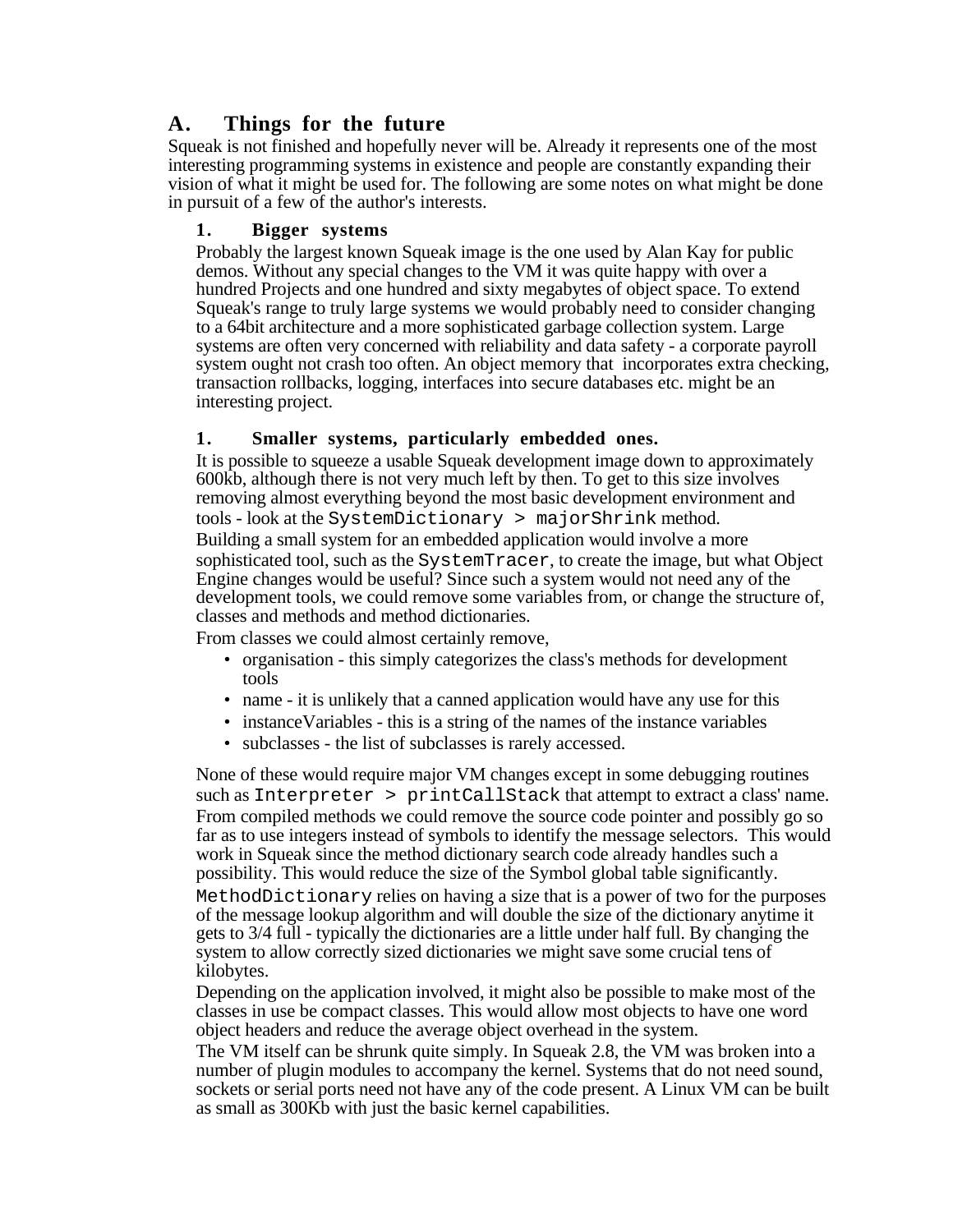#### **1. Headless server systems.**

If we want to use Squeak as a server program we need to be able to run headless, which is to say without a GUI.

Most of the changes needed are in the image, in low-level code just outside what we would normally consider part of the object engine. For example, there are methods in the FileStream classes that open dialogues to ask a user whether to overwrite a file or not; clearly this is not appropriate in a server. Proper use of Exceptions and exception handlers would be required to correct this problem, with probable changes to code in the object engine in order to signal errors and to raise some of the appropriate exceptions.

One major change needed in the VM is to avoid attempting to open the main Squeak window as soon as Squeak starts up. Headless systems would not need nor support this window. The Acorn port already handles this by not creating and opening the window until and unless the DisplayScreen > beDisplay method is executed. Another important capability would be to communicate with the running system via some suitable channel. Although Squeak already supports sockets, it seems that an interface to Unix style stdin/stdout streams would be useful.

#### **1. Faster systems.**

Although Squeak is amazingly fast - any reasonably modern machine can execute bytecodes faster than most machines could execute native instructions just a few years ago - we would like still more performance.

The Squeak VM is a fairly simple bytecode interpreter, with some neat tricks in the memory manager and primitives to help the speed. To drastically improve performance we would need to move to a quite different execution model that can remove the bytecode fetch-dispatch loop costs, improve the primitive calling interface speed, reduce the time spent pushing and popping the stack and reduces the runtime cost of having reified contexts. At the same time, this new system must not break any system invariants nor reduce the portability.

The overhead of using bytecodes can be almost eliminated by using some form of runtime translation to native machine code [DeS84]. The VM would need extending to provide a subsystem that can use the bytecodes as input to a machine specific compiler. This has been done in most commercial Smalltalks; it adds a considerable degree of complexity to the VM and particularly to porting the VM to a new machine. The porter has to know the machine CPU architecture and the VM meta-architecture well enough to combine them. Subtleties of the CPU can become major problems - are registers usable for both data and addresses? Does the data cache interact with the instruction cache in a useful manner or not? Do these details change across models of the CPU?

Since the Squeak execution model is a simple stack oriented machine and most modern CPUs are register oriented, we lose a lot of time in manipulating a stack instead of filling registers. When code is translated to native instructions, we can avoid a lot of this by taking advantage of the opportunity to optimise out many stack movements. This will likely interact with the use of Contexts with their distinct individual stackframes and potentially non-linear caller/sender relationships; CPUs normally work with a single contiguous stack and a strict call/return convention. Fortunately most Smalltalk code is quite straightforward and it is possible to implement a Context cacheing system that performs almost as well as an ordinary stack and yet handles the exceptional conditions caused by BlockContext returns or references to the activeContext [Mi87].

The best news of all is that by the time this book is published, Squeak will very likely have a VM making use of all these performance improving techniques!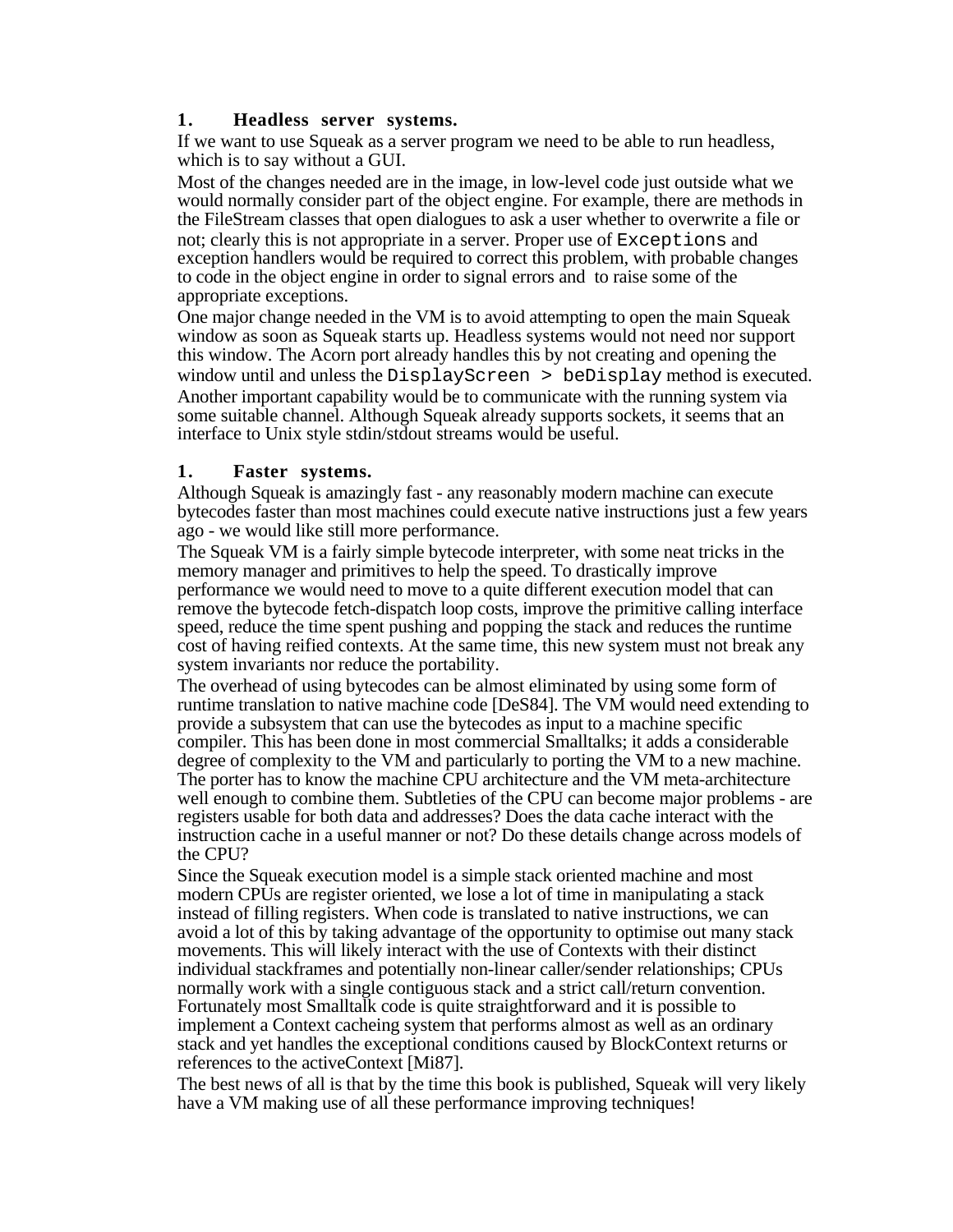# **A. References**

#### GoR83

Adele Goldberg & David Robson, "Smalltalk-80: the Language and its Implementation", Addison-Wesley May 1983

Currently out of print. A second, smaller edition was published as - GoR89

Adele Goldberg & David Robson, "Smalltalk-80: The Language", Addison-Wesley 1989 The section on Smalltalk implementation that was removed from GoR83 is available online at http://users.ipa.net/~dwighth/

### DeS84

L. Peter Deutsch & Allan M. Schiffman, "Efficient Implementation of the Smalltalk-80 system", Proc. POPL 1984.

### DeBo76

L. Peter Deutsch and Daniel G. Bobrow, "An efficient, incremental, automatic garbage collector", Comm.ACM Sept 1976

### SCG 81

Members of the Xerox Palo Alto Research Centre systems Concepts Group, Byte August 1981 special edition on Smalltalk-80.

## Ung87

David Ungar, "The Design and Evaluation of a High Performance Smalltalk System", Addison-Wesley 1987.

# Mi87

Eliot E. Miranda, "BrouHaHa - A portable Smalltalk interpreter", Proc.OOPLSA 1987.

#### JoL96

Richard Jones and Rafeal Lins, "Garbage collection: algorithms for automatic dynamic memory management", Wiley 1996

# Jo99

Richard Jones' website at : http://www.cs.ukc.ac.uk/people/staff/rej/gcbib/gcbib.html

# **1. Bibliography: Papers of interest not directly referenced in the text**

Glenn Krasner, ed. "Smalltalk-80: Bits of History, Words of Advice", Addison-Wesley 1983

Patrick J. Caudill and Allen Wirfs-Brock, "A third generation Smalltalk-80 implementation", Proc.OOPSLA 1986.